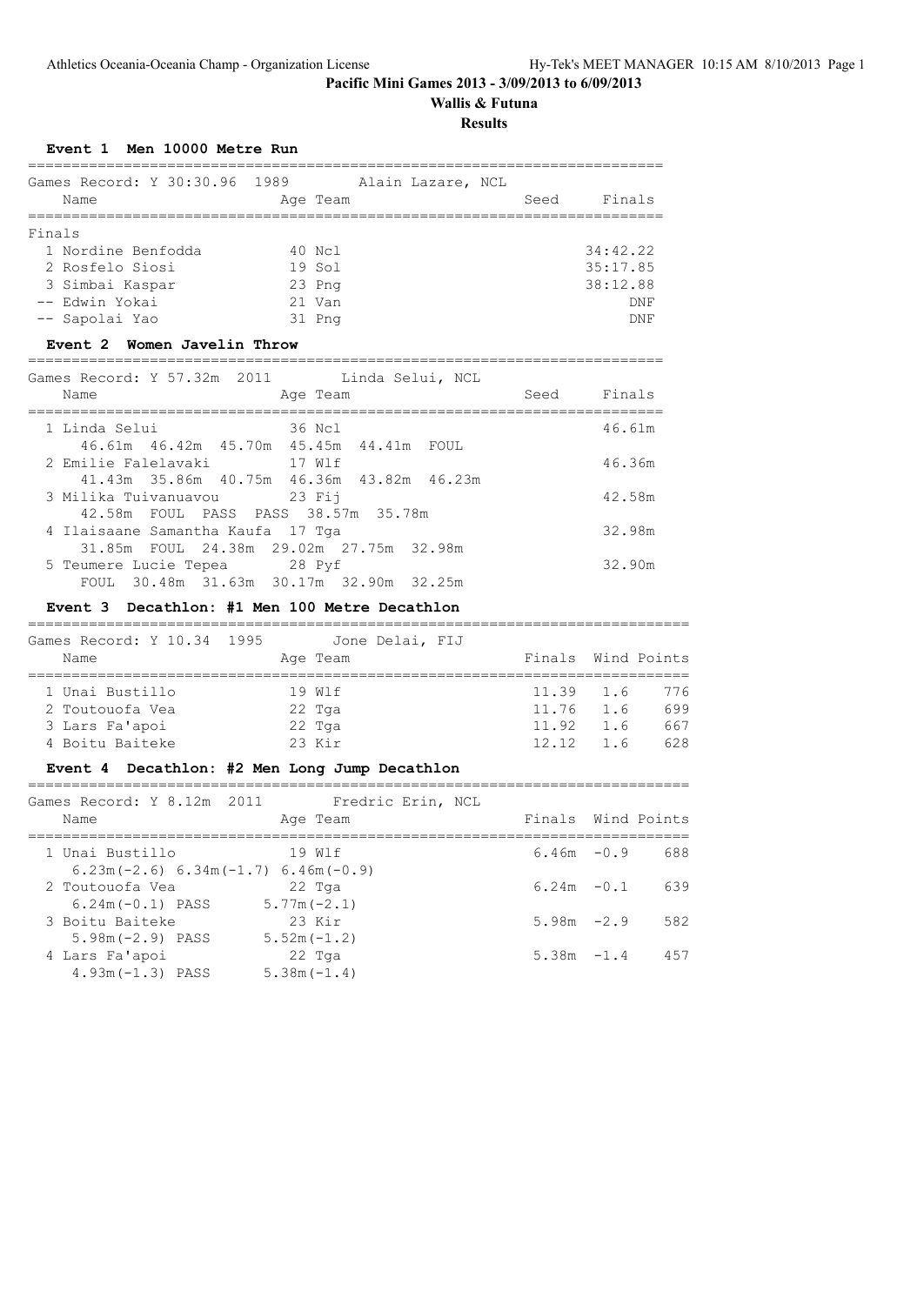# **Wallis & Futuna**

**Results**

#### **Event 5 Decathlon: #3 Men Shot Put Decathlon**

| Games Record: Y 18.93m 2011<br>Name |                           |  | Age Team | Tumatai Dauphin, PYF | Finals Points |     |
|-------------------------------------|---------------------------|--|----------|----------------------|---------------|-----|
| 1 Lars Fa'apoi                      |                           |  | $22$ Tga |                      | 11.30m        | 564 |
|                                     | 10.73m 11.30m 10.85m      |  |          |                      |               |     |
| 2 Boitu Baiteke                     |                           |  | 23 Kir   |                      | 10.33m        | 505 |
|                                     | 10.10m 10.33m 10.08m      |  |          |                      |               |     |
| 3 Toutouofa Vea                     |                           |  | $22$ Tga |                      | 10.21m        | 498 |
|                                     | $10.21m$ $10.11m$ $9.55m$ |  |          |                      |               |     |
| 4 Unai Bustillo                     |                           |  | 19 W T   |                      | 8.78m         | 413 |
|                                     | 8.78m 8.58m 7.62m         |  |          |                      |               |     |

#### **Event 6 Men 100 Metre**

## **16 Advance: Top 4 Each Heat plus Next 4 Best Times**

=================================================================================

| Games Record: Y 10.34 1995 Jone Delai, FIJ               |          |                      |               |                       |
|----------------------------------------------------------|----------|----------------------|---------------|-----------------------|
| Name                                                     | Age Team | Seed Prelims Wind H# |               |                       |
| Preliminaries                                            |          |                      |               |                       |
| 1 Waisake Rasalala (20 Fij                               |          | $10.60Q$ $2.3$ 3     |               |                       |
| 2 Siueni Filimone 19 Tga                                 |          | $10.650$ $2.8$ 2     |               |                       |
| 2 Ratu Banuve Tabakaucoro 21 Fij                         |          | 10.650 2.2 1         |               |                       |
| 28 Png<br>4 Kupun Wisil                                  |          | 10.61Q 2.3 3         |               |                       |
| 5 Francis Kirikirikula 20 Fij                            |          | $10.66Q$ $2.8$ 2     |               |                       |
| 6 Eddie Maaola Hereme 19 Sam                             |          | 10.760 2.2 1         |               |                       |
|                                                          |          | 10.940 2.8 2         |               |                       |
| 7 Siologa Viliamu Sepa 23 Sam<br>8 Rodman Teltull 19 Plw |          | 10.960 2.2 1         |               |                       |
| 9 Peauope Suli Fifita 18 Tga                             |          | 10.980 2.3 3         |               |                       |
| 10 David Alexandrine 22 Ncl                              |          | 10.990 2.3 3         |               |                       |
| 11 Solomon Susame 22 Png<br>12 Joane Sameke 18 Ncl       |          | 11.090 2.8 2         |               |                       |
|                                                          |          | 11.170 2.2 1         |               |                       |
| 13 Thomas Kartotaroeno 18 Ncl                            |          | $11.09q$ 2.8 2       |               |                       |
| 13 Kendy Kenneth 21 Van                                  |          | $11.09q$ 2.3 3       |               |                       |
| 15 Josiah Nikiau 15 23 Van                               |          | 11.18q 2.2 1         |               |                       |
| 16 Joshua Jeremiah 27 Nru                                |          | 11.27q 2.2 1         |               |                       |
| 17 John Howard 32 Fsm                                    |          | $11.28$ 2.3 3        |               |                       |
| 18 Bernard Kapalu 18 26 Van                              |          | 11.36 2.8 2          |               |                       |
| 19 Gwynn Uehara 16 Plw                                   |          | 11.53                | $2.3 \quad 3$ |                       |
| 19 Claude Likuvalu 16 Wlf                                |          | $11.53$ $2.8$ 2      |               |                       |
| 21 Jack Lorenzo Milo 20 Sam                              |          | 11.70                | $2.2 \quad 1$ |                       |
| 22 Junior Dagearo 22 Nru                                 |          | 11.71                | $2.8$ 2       |                       |
| -- Joe Matmat                                            | 22 Png   | DO                   |               | 2.2 1 IAAF Rule 162.6 |

#### **Event 7 Decathlon: #4 Men High Jump 1.40 Decathlon**

|        | Games Record: Y 2.21m 1979 |            |                                                        |          |     | Paul Poaniwai, NCL |         |    |      |       | Finals Points                                                         |     |
|--------|----------------------------|------------|--------------------------------------------------------|----------|-----|--------------------|---------|----|------|-------|-----------------------------------------------------------------------|-----|
|        | Name                       |            |                                                        | Age Team |     |                    |         |    |      |       |                                                                       |     |
| Finals |                            |            |                                                        |          |     |                    |         |    |      |       |                                                                       |     |
|        | 1 Toutouofa Vea            |            |                                                        | $22$ Tga |     |                    |         |    |      | 1.76m | 593                                                                   |     |
|        |                            |            |                                                        |          |     |                    |         |    |      |       | 1.40 1.43 1.46 1.49 1.52 1.55 1.58 1.61 1.64 1.67 1.70 1.73 1.76 1.79 |     |
|        |                            | $\bigcirc$ | $\circ$ $\circ$ $\circ$ $\circ$                        |          |     | $\circ$            | $\circ$ |    | O XO | - XO  |                                                                       | XXX |
|        | 2 Lars Fa'apoi             |            |                                                        | 22 Tga   |     |                    |         |    |      | 1.67m | 520                                                                   |     |
|        |                            |            | 1.40 1.43 1.46 1.49 1.52 1.55 1.58 1.61 1.64 1.67 1.70 |          |     |                    |         |    |      |       |                                                                       |     |
|        |                            |            |                                                        |          | XXO | XXO                |         | XO | XXX  |       |                                                                       |     |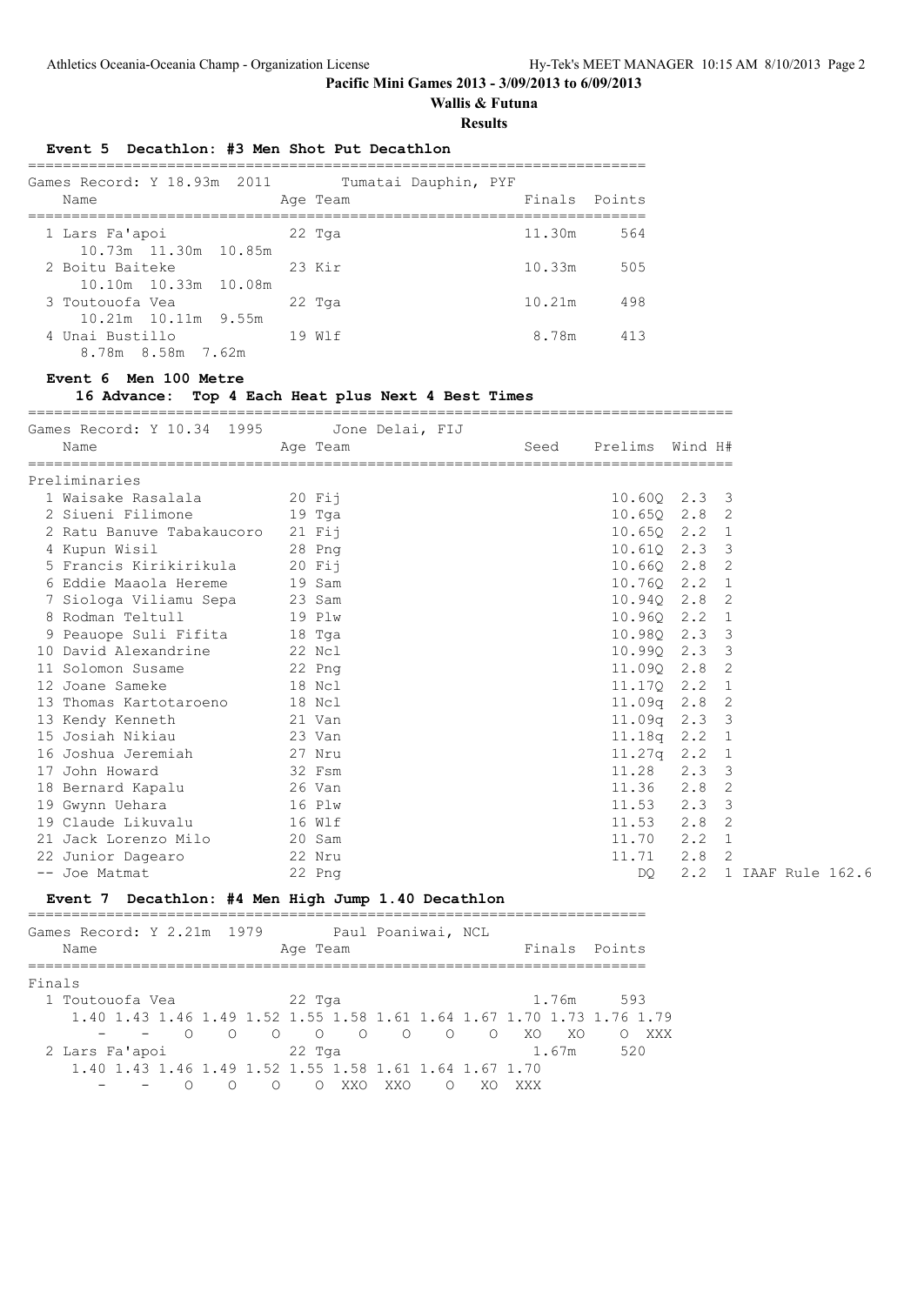# **Wallis & Futuna**

**Results**

| Event 7 Decathlon: #4 Men High Jump 1.40 Decathlon |                                                        |              |
|----------------------------------------------------|--------------------------------------------------------|--------------|
| 2 Boitu Baiteke                                    | 23 Kir                                                 | 1.67m<br>520 |
|                                                    | 1.40 1.43 1.46 1.49 1.52 1.55 1.58 1.61 1.64 1.67 1.70 |              |
|                                                    | $ -$ 0 0 0 0 0 0 0 0 xxx                               |              |
| 4 Unai Bustillo 19 Wlf                             |                                                        | 1.61m<br>472 |
| 1.40 1.43 1.46 1.49 1.52 1.55 1.58 1.61 1.64       |                                                        |              |
| - - 0 0 0 - 0 0 XXX                                |                                                        |              |

#### **Event 9 Women Discus Throw**

=========================================================================

|                                            | Games Record: Y 53.17m 2007       Teriapi Tapoki, COK |             |        |
|--------------------------------------------|-------------------------------------------------------|-------------|--------|
| Name<br>====================               | Aqe Team                                              | Seed Finals |        |
|                                            |                                                       |             | 48.48m |
|                                            | 46.72m 47.00m 46.88m FOUL 48.48m 46.12m               |             |        |
| 2 Losa Fakate<br>20 Nol                    |                                                       |             | 44.20m |
| 41.28m  42.53m  44.20m  FOUL  42.15m  FOUL |                                                       |             |        |
| 3 Milika Tuivanuavou 23 Fij                |                                                       |             | 43.11m |
|                                            | 40.71m  42.74m  39.17m  41.21m  FOUL  43.11m          |             |        |
|                                            |                                                       |             | 41.94m |
|                                            | 41.80m 40.64m 41.25m 39.25m 41.41m 41.94m             |             |        |
|                                            |                                                       |             | 35.12m |
| 35.12m FOUL 30.18m 34.84m FOUL 34.95m      |                                                       |             |        |
| 6 Teumere Lucie Tepea 28 Pyf               |                                                       |             | 29.60m |
|                                            | 27.22m FOUL 25.25m 27.93m 29.60m 25.79m               |             |        |
| 21 Wlf<br>7 Tobye Toiava                   |                                                       |             | 28.94m |
|                                            | 28.94m 27.36m FOUL 28.23m 25.24m 27.58m               |             |        |
| 8 Ata Maama Tuutafaiva 16 Tga              |                                                       |             | 28.50m |
| 26.47m FOUL 28.50m 27.30m FOUL 27.89m      |                                                       |             |        |
|                                            |                                                       |             | 22.63m |
| FOUL 22.63m FOUL                           |                                                       |             |        |

## **Event 10 Men 400 Metre**

## **8 Advance: Top 3 Each Heat plus Next 2 Best Times**

| Games Record: Y 46.42 1997<br>Name | Age Team | Soloveni Koroi Naukaunicina, FIJ<br>Seed | Prelims  | H#             |
|------------------------------------|----------|------------------------------------------|----------|----------------|
| Preliminaries                      |          |                                          |          |                |
| 1 Batinisavu Uluiyata              | 17 Fii   |                                          | 49.260 1 |                |
| 2 Kaminiel Matlaun                 | 17 Png   |                                          | 49.680   | $\overline{2}$ |
| 3 Heamatangi Tu'ivai               | 24 Tga   |                                          | 49.290   | 1              |
| 4 Kemueli Waqa                     | $18$ Fij |                                          | 50.120 2 |                |
| 5 Siologa Viliamu Sepa             | 23 Sam   |                                          | 49.520 1 |                |
| 6 Theo Piniau                      | $20$ Pnq |                                          | 50.510   | -2             |
| 7 Kevin Kapmatana                  | $26$ Png |                                          | 50.06q   | 1              |
| 8 Viliami Mahe Pahulu              | 19 Tga   |                                          | 53.23a   | 2              |
| 9 Petelo Sanele Masei              | 19 Wlf   |                                          | 53.62    | $\overline{1}$ |
| 10 Jack Lorenzo Milo               | 20 Sam   |                                          | 54.62    | 2              |
| 11 Nicolas Carre                   | 20 Ncl   |                                          | 54.64    | 1              |
| 12 Tulumani Talia                  | $21$ Tuv |                                          | 56.24    | $\mathcal{L}$  |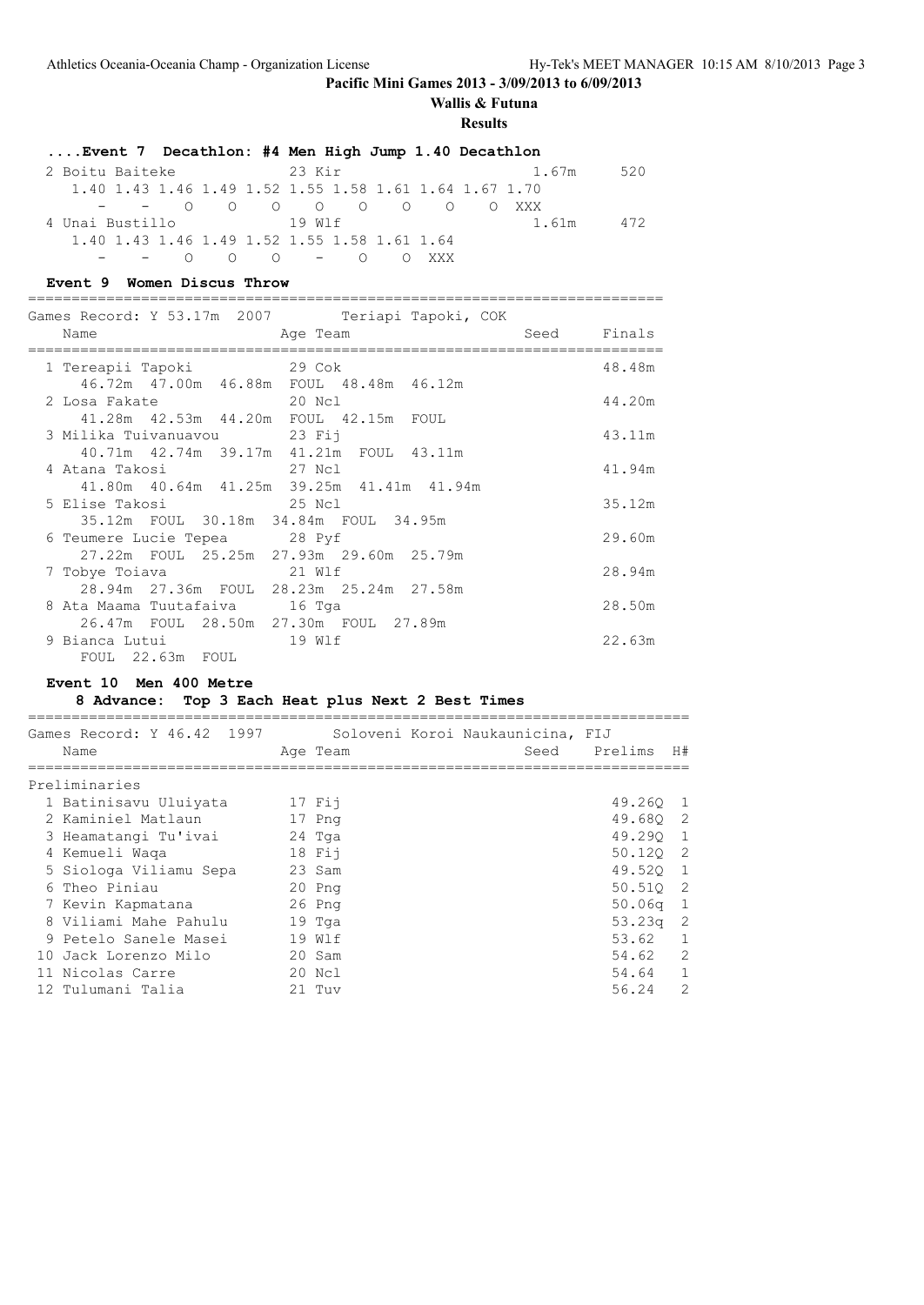# **Wallis & Futuna**

**Results**

## **Event 11 Decathlon: #5 Men 400 Metre Decathlon**

| Games Record: Y 46.42 1997 |          | Soloveni Koroi Naukaunicina, FIJ |               |
|----------------------------|----------|----------------------------------|---------------|
| Name                       | Age Team |                                  | Finals Points |
|                            |          |                                  |               |
| Finals                     |          |                                  |               |
| 1 Unai Bustillo            | 19 Wlf   | 54.77                            | 608           |
| 2 Toutouofa Vea            | 22 Tga   | 55.70                            | 571           |
| 3 Lars Fa'apoi             | $22$ Tga | 56.78                            | 529           |
| 4 Boitu Baiteke            | $23$ Kir | 1:02.96                          | 318           |

#### **Event 12 Women 10000 Metre Run**

#### =========================================================================

| Games Record: Y 33:47.21 1995 |          | Nadia Prasad, NCL |      |          |
|-------------------------------|----------|-------------------|------|----------|
| Name                          | Age Team |                   | Seed | Finals   |
|                               |          |                   |      |          |
| 1 Anne Beaufils               | 38 Ncl   |                   |      | 44:11.93 |
| 2 Elodie Menou epse Mevel     | 42 Pyf   |                   |      | 44:56.59 |
| -- Sharon Firisua             | $20$ Sol |                   |      | DNF      |
|                               |          |                   |      |          |

## **Event 13 Women Hammer Throw**

=========================================================================

| Games Record: Y 50.70m 2009 . IAna Po'uhila, TGA<br>Age Team<br>Name | Finals<br>Seed           |
|----------------------------------------------------------------------|--------------------------|
|                                                                      |                          |
| 1 Elise Takosi<br>25 Ncl<br>47.65m 53.65m FOUL FOUL FOUL 46.90m      | 53.65mY Steel Tape 53.65 |
| 20 Ncl<br>2 Losa Fakate<br>FOUL FOUL 43.55m FOUL 46.72m FOUL         | 46.72m                   |
| 3 Brianna Stephens 18 Nfi<br>FOUL 33.12m 38.06m 33.42m 39.08m FOUL   | 39.08m                   |
| 36 Ncl<br>4 Linda Selui<br>FOUL 37.99m 37.59m 36.60m 37.72m FOUL     | 37.99m                   |
| 5 Milika Tuivanuavou 23 Fij<br>FOUL FOUL FOUL 25.24m FOUL<br>FOUL    | 25.24m                   |

## **Event 14 Men 3000 Metre Steeplechase**

=========================================================================  $S$  Record: Y 9:07.11 1997 Alain Laz

| Games Record: 1 9:07.11 1997 | Alain Lazare, NCL |      |          |
|------------------------------|-------------------|------|----------|
| Name                         | Age Team          | Seed | Finals   |
|                              |                   |      |          |
| 1 Skene Kiage                | 26 Png            |      | 9:56.06  |
| 2 Sapolai Yao                | 31 Png            |      | 9:57.35  |
| 3 Inia Sili                  | 17 Fii            |      | 10:18.06 |
| 4 Ashneel Abhinay Nand       | $19$ Fij          |      | 10:38.06 |
| 5 Winsy Tama                 | 19 Pyf            |      | 11:06.23 |
|                              |                   |      |          |

#### **Event 15 Decathlon: #6 Men 110 Metre Hurdles Decathlon**

| Games Record: Y 14.32 1999 | Jovesa Naivalu, FIJ |                    |     |     |
|----------------------------|---------------------|--------------------|-----|-----|
| Name                       | Age Team            | Finals Wind Points |     |     |
| 1 Toutouofa Vea            | $22$ Tga            | 16.70 1.5          |     | 656 |
| 2 Lars Fa'apoi             | $22$ Tga            | $16.72 \quad 1.5$  |     | 654 |
| 3 Unai Bustillo            | 19 W 1 f            | 16.81              | 1.5 | 644 |
| 4 Boitu Baiteke            | $23$ Kir            | 18.66 1.5          |     | 463 |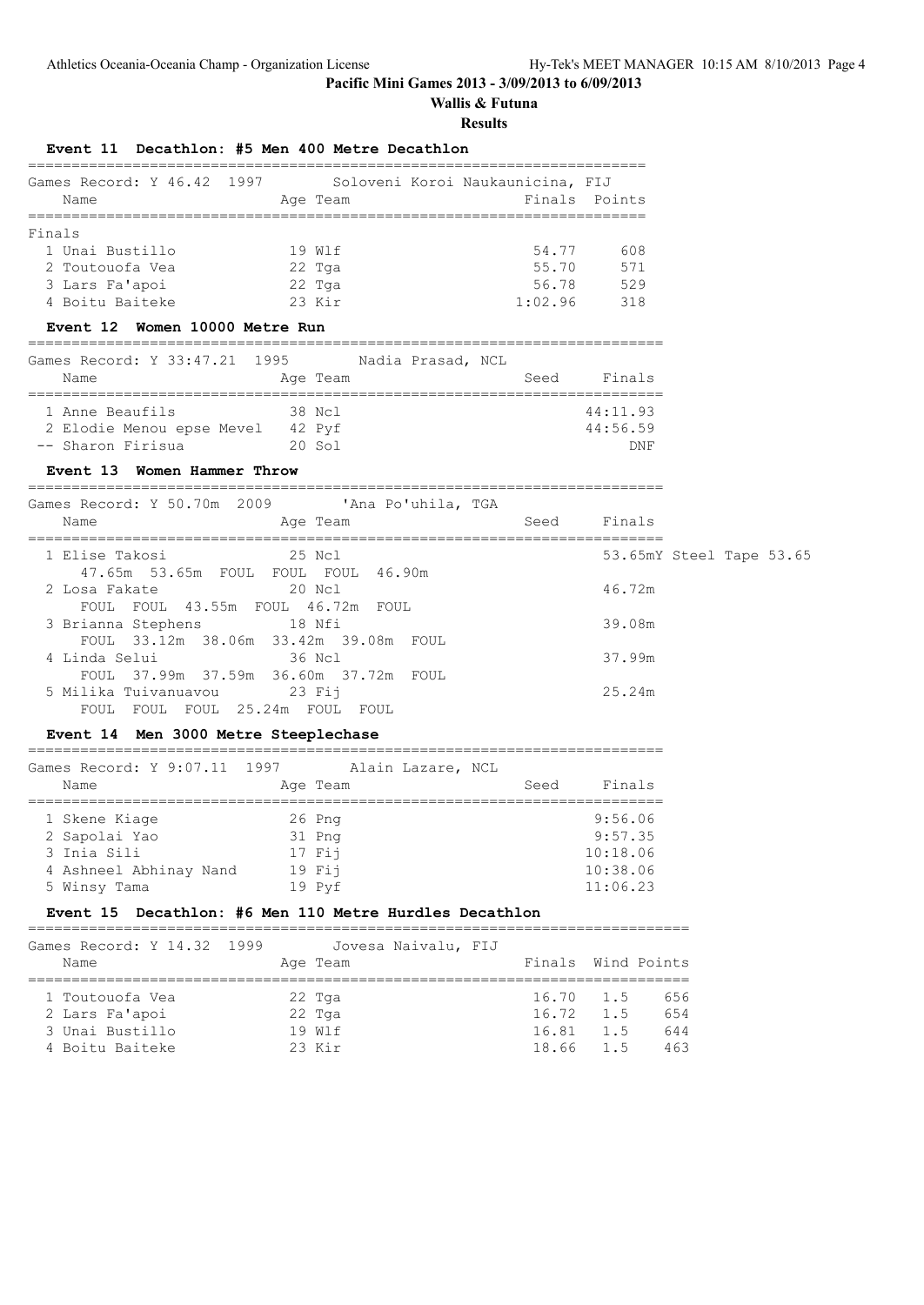# **Wallis & Futuna**

## **Results**

**Event 16 Women 800 Metre Run**

| Games Record: Y 2:11.12 1995<br>Name | Age Team | Salome Tabuatalei, FIJ | Seed | Finals  |
|--------------------------------------|----------|------------------------|------|---------|
| 1 Jenny Albert                       | 19 Png   |                        |      | 2:19.84 |
| 2 Tuna Tine                          | 20 Png   |                        |      | 2:21.03 |
| 3 Poro Michlyn Gahekave              | $20$ Pnq |                        |      | 2:21.12 |
| 4 Justine Pelluchon                  | $16$ Nel |                        |      | 2:21.98 |
| 5 Solenne Kerlequer                  | 16 Ncl   |                        |      | 2:23.19 |
| 6 Merelita Tuilawaki                 | $19$ Fij |                        |      | 2:23.92 |
| 7 Meresiana Talayawa                 | 16 Fii   |                        |      | 2:27.14 |
| 8 Lily Iawantak                      | 26 Van   |                        |      | 2:31.92 |
| 9 Mafikovi Akanete Vai Map           | 19 Tga   |                        |      | 2:41.06 |

## **Event 17 Men 800 Metre Run**

=========================================================================

| Games Record: Y 1:49.54 1999<br>Name | Age Team | Isireli Naikelekelevesi, FIJ<br>Seed | Finals  |
|--------------------------------------|----------|--------------------------------------|---------|
|                                      |          |                                      |         |
| 1 Adrien Kela                        | 22 Ncl   |                                      | 1:53.65 |
| 2 Epeli Batisila                     | $22$ Fii |                                      | 1:54.77 |
| 3 Kaminiel Matlaun                   | 17 Png   |                                      | 1:58.32 |
| 4 Veherney Babob                     | 21 Png   |                                      | 1:58.37 |
| 5 Alex Beddoes                       | $18$ Cok |                                      | 1:59.40 |
| 6 Freddie Hongoworie                 | 21 Png   |                                      | 2:02.01 |
| 7 Tony Ialu                          | 21 Van   |                                      | 2:02.23 |
| 8 Rick Mou                           | 20 Pyf   |                                      | 2:02.30 |
| 9 Tom Joe                            | 15 Van   |                                      | 2:02.35 |

## **Event 18 Men Triple Jump**

============================================================================== Games Record: Y 16.10m 2011 Fredric Erin, NCL

| Name                         | Age Team                                                                                    | Seed | Finals Wind    |  |
|------------------------------|---------------------------------------------------------------------------------------------|------|----------------|--|
| 1 Frederic Erin 33 Ncl       |                                                                                             |      | $14.56m - 1.1$ |  |
|                              | $14.28$ m (-2.2) $14.21$ m (-2.6) $14.11$ m (-2.2) $14.39$ m (-2.8) $14.56$ m (-1.1) PASS   |      |                |  |
| 2 Eugene Vollmer             | $24$ Fij                                                                                    |      | $14.28m - 0.5$ |  |
|                              | FOUL $(-5.1)$ 13.95m $(-2.4)$ FOUL $(-0.8)$ 13.79m $(-2.4)$ 14.28m $(-0.5)$ 13.84m $(-2.9)$ |      |                |  |
| 3 Mong Tavol                 | 24 Png                                                                                      |      | $14.15m - 1.3$ |  |
|                              | $13.65$ m (-2.6) PASS $14.15$ m (-1.3) $13.76$ m (-3.4) PASS $13.86$ m (-2.2)               |      |                |  |
| 4 Sireli Bulivorovoro 19 Fij |                                                                                             |      | $13.76m - 1.8$ |  |
|                              | FOUL $(-2.9)$ 13.76m $(-1.8)$ FOUL $(-0.5)$ PASS 12.90m $(-4.1)$ 12.42m $(-1.9)$            |      |                |  |
| 5 Simione Isimeli 19 Fij     |                                                                                             |      | $13.31m - 1.8$ |  |
| PASS                         | $12.85m(-2.5)$ $12.94m(-2.2)$ $13.31m(-1.8)$ $13.25m(-4.2)$ $12.81m(-1.3)$                  |      |                |  |
| 6 Boitu Baiteke              | 23 Kir                                                                                      |      | $12.87m - 2.8$ |  |
|                              | PASS FOUL $(-3.0)$ 12.52m $(-3.3)$ 12.72m $(-2.4)$ 12.87m $(-2.8)$ 12.50m $(-2.2)$          |      |                |  |
| 7 Ben Levi                   | 23 Png                                                                                      |      | $12.55m - 0.2$ |  |
| PASS                         | FOUL $(-1.9)$ 12.55m $(-0.2)$ 12.21m $(-2.4)$ 11.62m $(-2.0)$ 12.06m $(-0.6)$               |      |                |  |

#### **Event 19 Decathlon: #7 Men Discus Throw Decathlon**

| Games Record: Y 58.31m 2007          | Bertrand Vili, NCL |               |     |
|--------------------------------------|--------------------|---------------|-----|
| Name                                 | Age Team           | Finals Points |     |
| 1 Lars Fa'apoi<br>31.87m FOUL 30.97m | 22 Tga             | 31.87m        | 501 |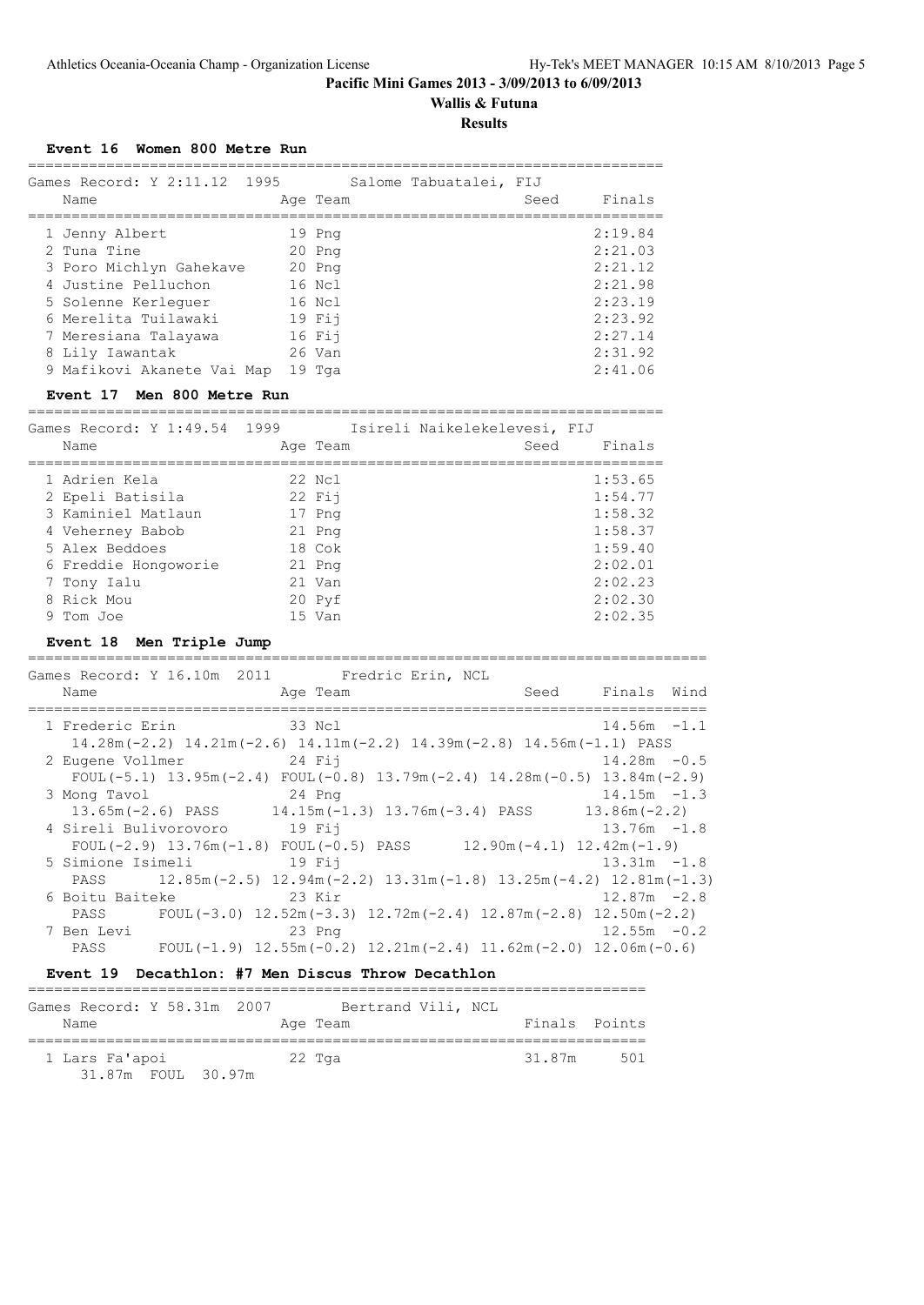=================================================================================

## **Pacific Mini Games 2013 - 3/09/2013 to 6/09/2013**

## **Wallis & Futuna**

**Results**

| Event 19 Decathlon: #7 Men Discus Throw Decathlon |        |            |     |
|---------------------------------------------------|--------|------------|-----|
| 2 Boitu Baiteke                                   | 23 Kir | 31.70m     | 498 |
| 31.70m FOUL FOUL                                  |        |            |     |
| 3 Unai Bustillo                                   | 19 Wlf | 27.52m 416 |     |
| FOUL 27.52m 24.27m                                |        |            |     |
| 4 Toutouofa Vea                                   | 22 Tga | 26.28m 392 |     |
| 26.28m 24.84m 25.61m                              |        |            |     |

=================================================================================

#### **Event 20 Women 100 Metre**

#### **8 Advance: Top 2 Each Heat plus Next 2 Best Times**

Games Record: Y 11.55 2007 Makelesi Bulikiobo, FIJ Name Age Team Seed Prelims Wind H# ================================================================================= Preliminaries 1 Toea Wisil 25 Png 12.01Q 2.0 1 2 Lovelite Detenamo 20 Nru 12.24Q 0.7 2 3 Elenoa Sailosi 18 Fij 12.35Q 1.8 3 4 Younis Bese 17 Fij 12.30Q 0.7 2 5 Patricia Taea 20 Cok 12.49Q 1.8 3 6 Timaima Qica 19 Fij 12.71Q 2.0 1 7 Helen Philemon 33 Png 12.79q 0.7 2 8 Ana Mamao Fotukava Katil 18 Tga 12.98q 1.8 3 9 Anna Batick 17 Van 13.00 0.7 2 10 Daphne Nalawas 25 Van 13.10 1.8 3 11 Franceska Sauvageot 19 Ncl 13.31 2.0 1 12 Dominique Le Buhan 16 Ncl 13.45 0.7 2 13 Asenate Manoa 21 Tuv 13.49 2.0 1 13 Judithe Alatoa 18 Van 13.49 2.0 1 15 Vashti Agege 17 Nru 13.73 1.8 3 16 Ella Lupeni 18 Tuv 14.16 0.7 2 -- Adrine Monagi 18 Png DQ 1.8 3 IAAF Rule 162.6

#### **Event 21 Men 100 Metre**

## **8 Advance: Top 3 Each Heat plus Next 2 Best Times**

| Games Record: Y 10.34 1995 Jone Delai, FIJ |                                                                                                                 |                          |       |                       |  |
|--------------------------------------------|-----------------------------------------------------------------------------------------------------------------|--------------------------|-------|-----------------------|--|
| Name                                       | Age Team and the state of the state of the state of the state of the state of the state of the state of the sta | Prelims Semis Wind H#    |       |                       |  |
| Semi-Finals                                |                                                                                                                 |                          |       |                       |  |
| 1 Ratu Banuve Tabakaucoro 21 Fij           |                                                                                                                 | 10.65 10.400 2.6 2       |       |                       |  |
| 2 Kupun Wisil 28 Png                       |                                                                                                                 | 10.61                    |       | $10.590$ 1.4 1        |  |
| 3 Siueni Filimone 19 Tga                   |                                                                                                                 | $10.65$ $10.64Q$ $2.6$ 2 |       |                       |  |
| 4 Francis Kirikirikula 20 Fij              |                                                                                                                 | 10.66                    |       | $10.65Q$ $1.4$ 1      |  |
|                                            |                                                                                                                 | 10.60                    |       | 10.730 1.4 1          |  |
| 6 Eddie Maaola Hereme 19 Sam               |                                                                                                                 | 10.76                    |       | 10.840 2.6 2          |  |
| 7 Rodman Teltull 19 Plw                    |                                                                                                                 | 10.96                    |       | $10.87q$ 1.4 1        |  |
| 8 David Alexandrine 22 Ncl                 |                                                                                                                 | 10.99                    |       | $10.89q$ 2.6 2        |  |
| 9 Siologa Viliamu Sepa 23 Sam              |                                                                                                                 | 10.94                    |       | $11.05$ 2.6 2         |  |
| 10 Peauope Suli Fifita 18 Tga              |                                                                                                                 | 10.98                    |       | $11.14$ 1.4 1         |  |
| 11 Thomas Kartotaroeno 18 Ncl              |                                                                                                                 | 11.09                    |       | $11.19$ $1.4$ 1       |  |
| 12 Kendy Kenneth 21 Van                    |                                                                                                                 | 11.09                    | 11.29 | 2.6 <sub>2</sub>      |  |
| 23 Van<br>13 Josiah Nikiau                 |                                                                                                                 | 11.18                    | 11.39 | $2.6 \quad 2$         |  |
| 13 Joane Sameke 18 Ncl                     |                                                                                                                 | 11.17                    | 11.39 | 1.4 1                 |  |
| 15 Joshua Jeremiah                         | 27 Nru                                                                                                          | 11.27                    | 11.40 | $1.4 \quad 1$         |  |
| -- Solomon Susame 22 Png                   |                                                                                                                 | 11.09                    | DQ.   | 2.6 2 IAAF Rule 162.6 |  |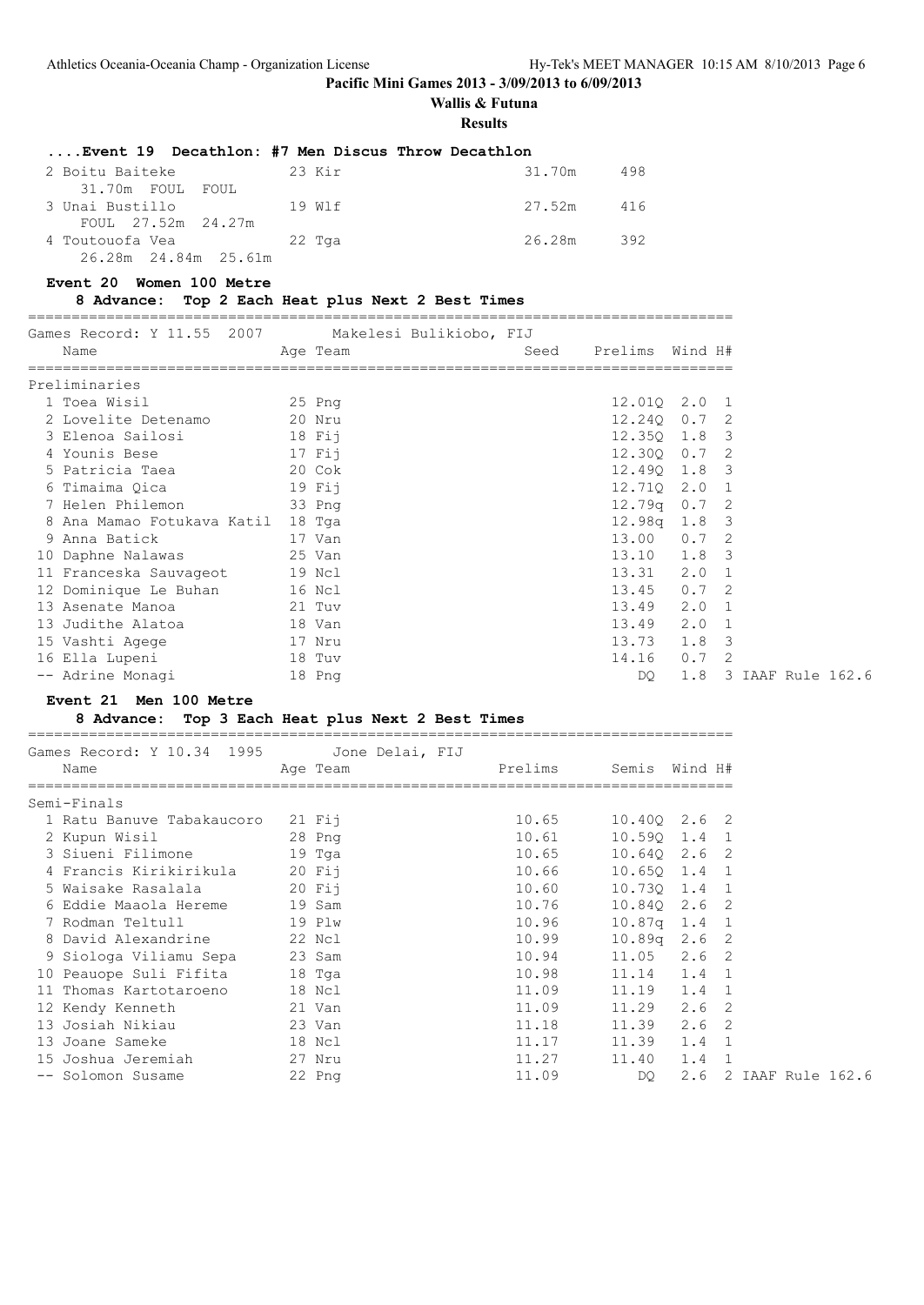# **Wallis & Futuna**

## **Results**

## **Event 22 Men Decathlon**

|        | Games Record: Y 7265 1991 |  |  |          | Albert Miller, FIJ |      |        |
|--------|---------------------------|--|--|----------|--------------------|------|--------|
|        | Name                      |  |  | Age Team |                    | Seed | Finals |
|        |                           |  |  |          |                    |      |        |
| Finals |                           |  |  |          |                    |      |        |
|        | 1 Toutouofa Vea           |  |  | 22 Tga   |                    |      | 5293   |
|        | 2 Unai Bustillo           |  |  | 19 Wlf   |                    |      | 5187   |
|        | 3 Lars Fa'apoi            |  |  | $22$ Tga |                    |      | 4971   |
|        | 4 Boitu Baiteke           |  |  | $23$ Kir |                    |      | 4069   |

## **Event 22 Decathlon: #8 Men Pole Vault Decathlon**

| Games Record: Y 5.00m 1989<br>Thibault Cattiau/Eric Reuillard (11-N<br>Name<br>Age Team                                                                                     | Finals Points |     |
|-----------------------------------------------------------------------------------------------------------------------------------------------------------------------------|---------------|-----|
| 22 Tga<br>1 Toutouofa Vea<br>2.10 2.20 2.30 2.40 2.50 2.60 2.70 2.80 2.90 3.00<br>XO<br>$\circ$<br>XO<br>XO.<br>$\bigcirc$<br>XO.<br>$\Omega$<br>$\Omega$<br>XXX<br>$\circ$ | 2.90m         | 333 |
| 2 Unai Bustillo<br>19 Wlf<br>2.10 2.20 2.30 2.40 2.50 2.60 2.70 2.80<br>XO.<br>$\bigcirc$<br>XO<br>$\bigcirc$<br>$\bigcirc$<br>XXX<br>∩<br>∩                                | 2.70m         | 286 |
| $22$ Tga<br>3 Lars Fa'apoi<br>2.10 2.20 2.30<br>XO.<br>XXX<br>∩                                                                                                             | 2.20m         | 179 |
| 4 Boitu Baiteke<br>23 Kir<br>2.10 2.20<br>XXX<br>$\cup$                                                                                                                     | 2.10m         | 159 |

## **Event 23 Women Heptathlon**

| Games Record: Y 5037 1989<br>Name |  |  | Age Team | Iammo Gapi Launa, PNG | Seed | Finals |
|-----------------------------------|--|--|----------|-----------------------|------|--------|
| 1 Eunice Steven                   |  |  | $29$ Pnq |                       |      | 3877   |
| 2 Olivia Eteaki                   |  |  | 20 Tga   |                       |      | 3140   |
| 3 Mafikovi Akanete Vai Map        |  |  | 19 Taa   |                       |      | 3028   |
| 4 Ilaisaane Samantha Kaufa 17 Tga |  |  |          |                       |      | 2759   |

#### **Event 23 Men 100 Metre Parasport**

| Name                   | Age Team | Seed | Finals Wind |                      |
|------------------------|----------|------|-------------|----------------------|
|                        |          |      |             |                      |
| 1 Sylvain Bova, T/F11  | 27 Ncl   |      |             | 12.58 1.0 732 points |
| 2 Clement Gibus, T/F20 | 22 Ncl   |      |             | 13.49 1.0 731 points |
| 3 Luther Solomone, T37 | $22$ Fii |      |             | 14.13 1.0 601 points |
| 4 Marc Koe, T/F37      | 37 Ncl   |      |             | 14.47 1.0 535 points |
|                        |          |      |             |                      |

## **Event 24 Women 400 Metre**

| Games Record: Y 52.66 2003<br>Name |  | Makelesi Bulikiobo, FIJ<br>Age Team | Seed | Finals |
|------------------------------------|--|-------------------------------------|------|--------|
|                                    |  |                                     |      |        |
| 1 Betty Burua                      |  | 27 Png                              |      | 56.96  |
| 2 Toea Wisil                       |  | $25$ Pnq                            |      | 57.58  |
| 3 Shirley Vunatup                  |  | 22 Png                              |      | 58.50  |
| 4 Meresiana Talayawa               |  | 16 Fii                              |      | 59.50  |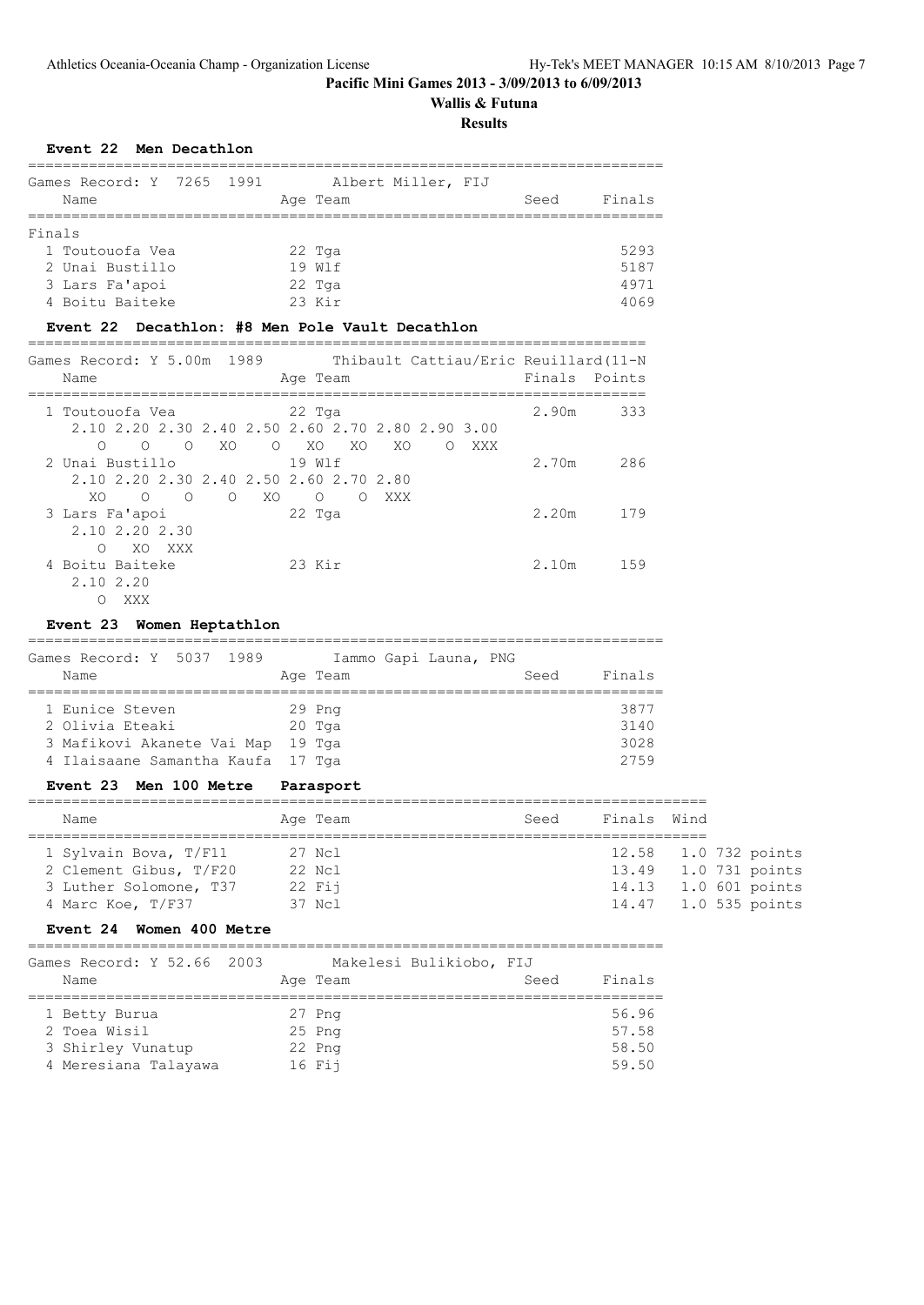## **Wallis & Futuna**

## **Results**

| $\ldots$ Event 24<br><b>Women 400 Metre</b> |          |         |
|---------------------------------------------|----------|---------|
| 5 Adi Alaiwalu Rayawa                       | $17$ Fii | 1:00.85 |
| 6 Lily Iawantak                             | 26 Van   | 1:02.83 |
| 7 Janice Alatoa                             | 25 Van   | 1:08.37 |
| 8 Asenate Manoa                             | $21$ Tuv | 1:11.71 |

## **Event 25 Men 400 Metre**

=========================================================================

| Games Record: Y 46.42 1997 | Soloveni Koroi Naukaunicina, FIJ |         |        |
|----------------------------|----------------------------------|---------|--------|
| Name                       | Age Team                         | Prelims | Finals |
| 1 Siologa Viliamu Sepa     | 23 Sam                           | 49.52   | 48.67  |
| 2 Heamatangi Tu'ivai       | 24 Tga                           | 49.29   | 48.71  |
| 3 Batinisavu Uluiyata      | 17 Fii                           | 49.26   | 49.05  |
| 4 Kemueli Waqa             | 18 Fij                           | 50.12   | 49.28  |
| 5 Kaminiel Matlaun         | 17 Png                           | 49.68   | 49.67  |
| 6 Kevin Kapmatana          | $26$ Pnq                         | 50.06   | 50.04  |
| 7 Theo Piniau              | $20$ Pnq                         | 50.51   | 51.32  |
| 8 Viliami Mahe Pahulu      | $19$ Tga                         | 53.23   | 55.74  |
|                            |                                  |         |        |

## **Event 26 Women High Jump 1.40**

========================================================================= Games Record: Y 1.80m 1979 Daniele Guyonnet / Veronique Boyer (01

| Name                                                                  | Age Team              | Seed | Finals |
|-----------------------------------------------------------------------|-----------------------|------|--------|
| 1 Diama Maramanikaibau 19 Fij                                         |                       |      | 1.63m  |
| 1.40 1.45 1.50 1.54 1.57 1.60 1.63 1.65<br>$\Omega$<br>XO<br>$\Omega$ | $\circ$<br>XO.<br>XXX |      |        |
| 2 Shirley Fuller                                                      | 16 Ncl                |      | 1.57m  |
| 1.40 1.45 1.50 1.54 1.57 1.60<br>XO.<br>XXO<br>$\bigcirc$             | XXX                   |      |        |
| 3 Manuella Gavin                                                      | 18 Ncl                |      | 1.50m  |
| 1.40 1.45 1.50 1.54                                                   |                       |      |        |
| $\Omega$<br>O XO<br>XXX<br>4 Adrine Monagi                            | 18 Png                |      | 1.45m  |
| 1.40 1.45 1.50                                                        |                       |      |        |
| O XXX<br>$\bigcirc$<br>5 Rellie Kaputin                               | 20 Png                |      | 1.45m  |
| 1.40 1.45 1.50                                                        |                       |      |        |
| XO.<br>XXX                                                            |                       |      |        |

## **Event 27 Decathlon: #9 Men Javelin Throw Decathlon**

| Games Record: Y 78.96m 1987             | Jean-Paul Lakafia, NCL |               |     |
|-----------------------------------------|------------------------|---------------|-----|
| Name                                    | Age Team               | Finals Points |     |
| 1 Toutouofa Vea<br>44.83m 43.68m 38.68m | 22 Tga                 | 44.83m        | 512 |
| 2 Unai Bustillo<br>FOUL 44.40m FOUL     | 19 W1f                 | 44.40m        | 506 |
| 3 Lars Fa'apoi<br>43.48m 43.32m FOUL    | $22$ Tga               | 43.48m        | 493 |
| 4 Boitu Baiteke<br>FOUL 34.36m 36.78m   | $23$ Kir               | 36.78m        | 396 |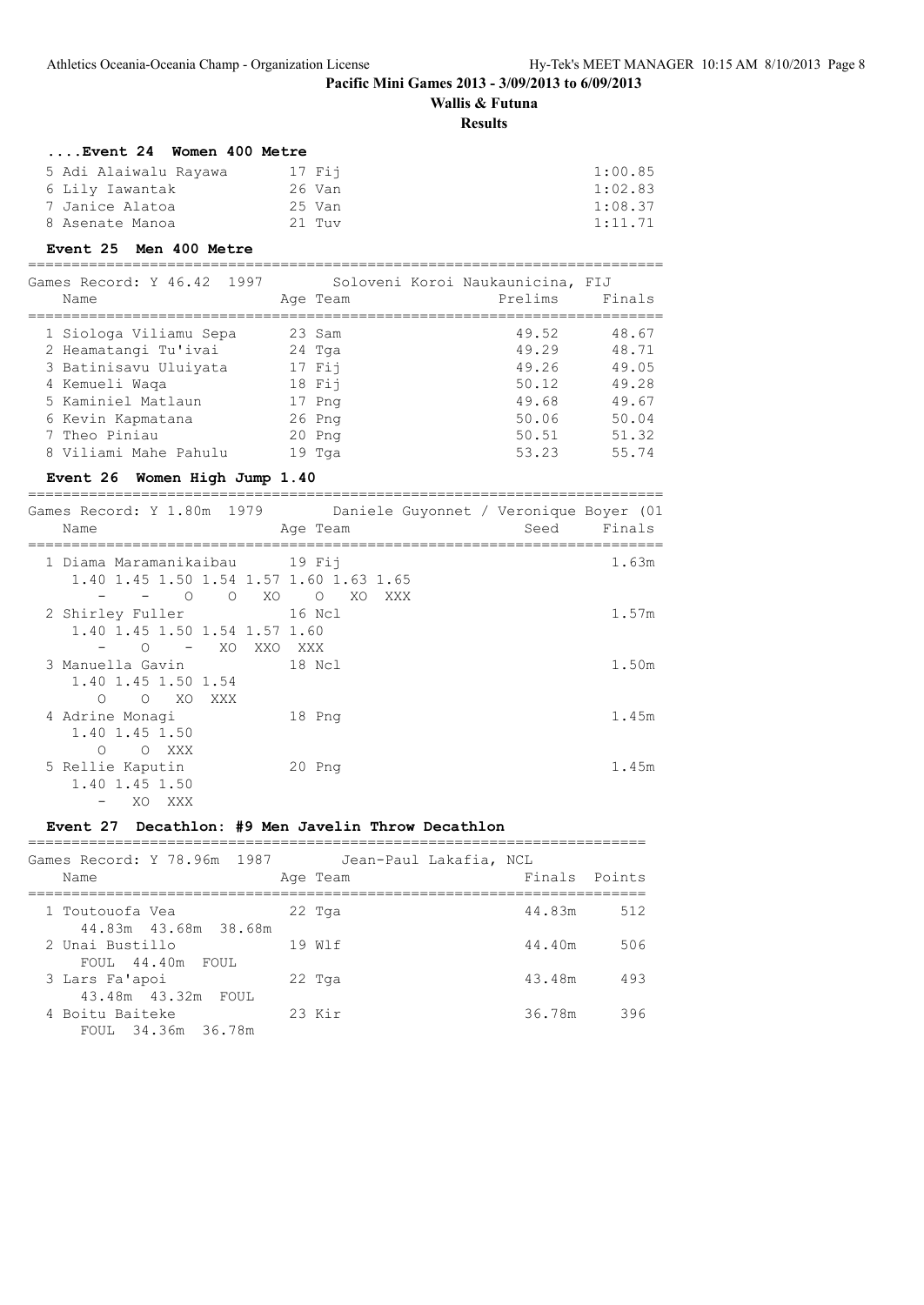# **Wallis & Futuna**

**Results**

## **Event 28 Women 100 Metre**

| Games Record: Y 11.55 2007<br>Name | Age Team         | Makelesi Bulikiobo, FIJ<br>Prelims | Finals | Wind |
|------------------------------------|------------------|------------------------------------|--------|------|
| 1 Toea Wisil                       | $25$ Pnq         | 12.01                              | 11.68  | 1.5  |
| 2 Younis Bese                      | $17$ Fij         | 12.30                              | 12.21  | 1.5  |
| 3 Lovelite Detenamo                | $20$ Nru         | 12.24                              | 12.22  | 1.5  |
| 4 Elenoa Sailosi                   | 18 Fii           | 12.35                              | 12.29  | 1.5  |
| 5 Patricia Taea                    | $20 \text{ Cok}$ | 12.49                              | 12.29  | 1.5  |
| 6 Helen Philemon                   | 33 Png           | 12.79                              | 12.64  | 1.5  |
| 7 Timaima Oica                     | $19$ Fii         | 12.71                              | 12.92  | 1.5  |
| 8 Ana Mamao Fotukava Katil         | 18 Tga           | 12.98                              | 13.00  | 1.5  |
|                                    |                  |                                    |        |      |

#### **Event 29 Men 100 Metre**

==============================================================================

| Games Record: Y 10.34 1995 | Jone Delai, FIJ |       |                |        |
|----------------------------|-----------------|-------|----------------|--------|
| Name                       | Age Team        | Semis | Finals Wind    |        |
| 1 Ratu Banuve Tabakaucoro  | $21$ Fij        | 10.40 | $10.33Y + 0.0$ |        |
| 2 Kupun Wisil              | 28 Png          | 10.59 | $10.60 + 0.0$  |        |
| 3 Francis Kirikirikula     | $20$ Fii        | 10.65 | $10.71 + 0.0$  |        |
| 4 Siueni Filimone          | 19 Tga          | 10.64 | $10.87 + 0.0$  |        |
| 5 Waisake Rasalala         | $20$ Fii        | 10.73 | $10.88 + 0.0$  |        |
| 6 Eddie Maaola Hereme      | 19 Sam          | 10.84 | 10.96          | $+0.0$ |
| 7 David Alexandrine        | 22 Ncl          | 10.89 | 10.99          | $+0.0$ |

#### **Event 30 Decathlon: #10 Men 1500 Metre Run Decathlon**

=======================================================================

| Games Record: Y 3:50.27 1987 | Alain Lazare, NCL |               |     |
|------------------------------|-------------------|---------------|-----|
| Name                         | Age Team          | Finals Points |     |
|                              |                   |               |     |
| 1 Lars Fa'apoi               | 22 Tga            | 5:28.51       | 407 |
| 2 Toutouofa Vea              | 22 Tga            | 5:29.89       | 400 |
| 3 Unai Bustillo              | 19 Wlf            | 5:34.48       | 378 |
| -- Boitu Baiteke             | $23$ Kir          | DNF           |     |

#### **Event 31 Men 5000 Metre Run**

=========================================================================  $G = \begin{bmatrix} 1 & 3 \\ 2 & 1 \\ 3 & 1 \end{bmatrix}$ 

| Games Record: Y 14:15.12 1987                                                                                                                                     |                                                                                  | Alain Lazare, NCL |      |                                                                                              |
|-------------------------------------------------------------------------------------------------------------------------------------------------------------------|----------------------------------------------------------------------------------|-------------------|------|----------------------------------------------------------------------------------------------|
| Name                                                                                                                                                              | Age Team                                                                         |                   | Seed | Finals                                                                                       |
| 1 Nordine Benfodda<br>2 Rosfelo Siosi<br>3 Ashneel Abhinay Nand<br>4 David Georasi<br>5 Andipas Georasi<br>6 Simbai Kaspar<br>7 Edwin Yokai<br>8 Adil Abounaidane | 40 Ncl<br>19 Sol<br>$19$ Fij<br>28 Png<br>$25$ Pnq<br>23 Png<br>21 Van<br>35 Pyf |                   |      | 16:06.53<br>16:14.81<br>16:22.32<br>16:31.15<br>16:37.78<br>16:52.30<br>17:14.06<br>17:45.84 |
| Event 32 Men Hammer Throw                                                                                                                                         |                                                                                  |                   |      |                                                                                              |
|                                                                                                                                                                   |                                                                                  |                   |      |                                                                                              |

|  | Games Record: Y 61.78m 1995 |  |  |  |  |          | Laurent Pakihivatau, NCL |      |        |
|--|-----------------------------|--|--|--|--|----------|--------------------------|------|--------|
|  | Name                        |  |  |  |  | Age Team |                          | Seed | Finals |
|  |                             |  |  |  |  |          |                          |      |        |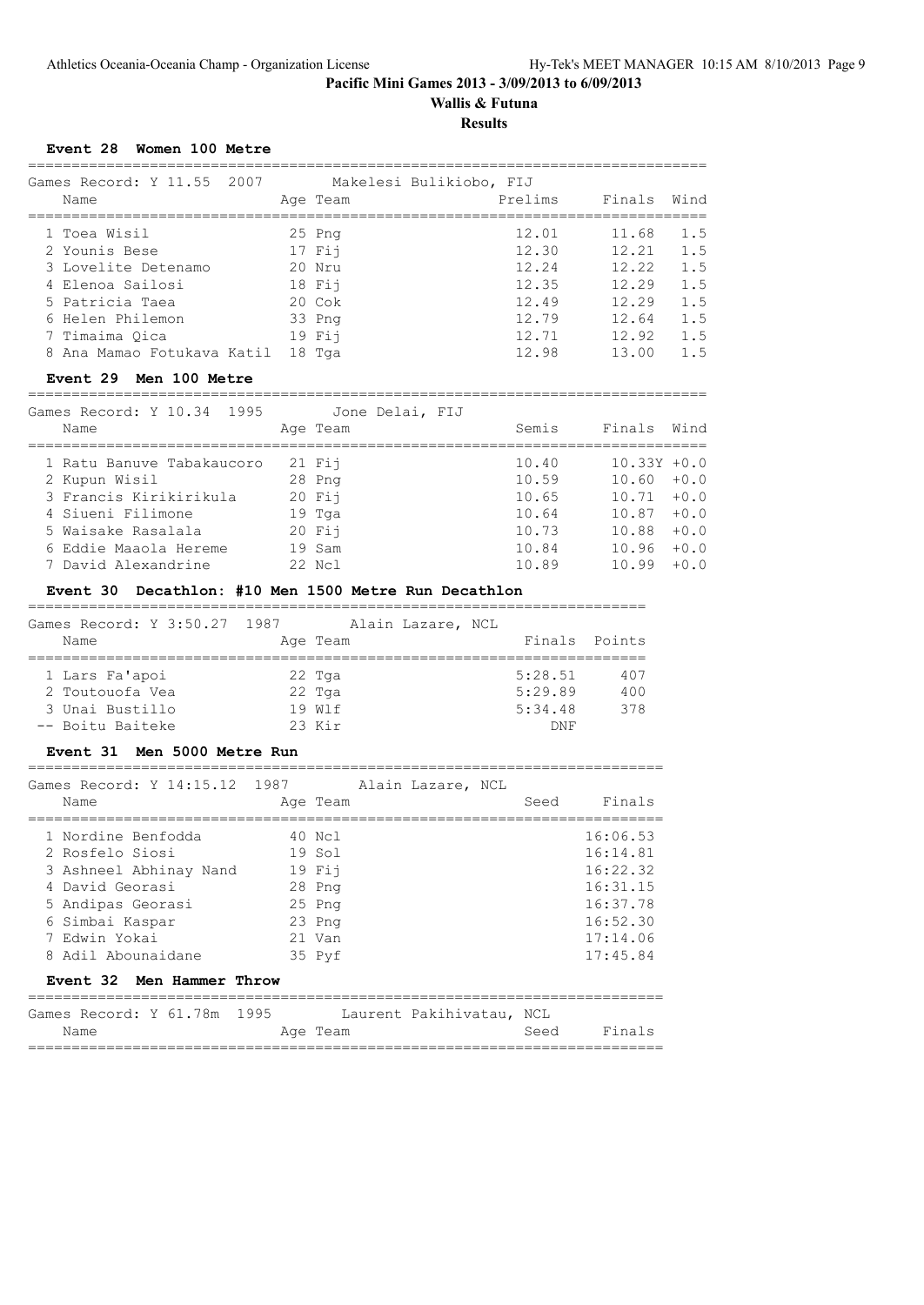**Wallis & Futuna**

**Results**

| Event 32 Men Hammer Throw             |        |
|---------------------------------------|--------|
| 24 Ncl<br>1 Erwan Cassier             | 60.41m |
| 55.87m FOUL 59.02m FOUL 60.41m FOUL   |        |
| 21 Ncl<br>2 Eutesio Toto              | 50.66m |
| FOUL FOUL 50.66m FOUL FOUL 48.70m     |        |
| 3 Aukusitino Hoatau 32 Wlf            | 36.15m |
| FOUL 32.30m FOUL FOUL 36.15m FOUL     |        |
| 4 Loic Tuaira<br>23 Pyf               | 34.07m |
| 30.66m 31.79m FOUL 31.40m FOUL 34.07m |        |

#### **Event 33 Heptathlon: #1 Women 100 Metre Hurdles Heptathlon**

============================================================================

| Games Record: Y 13.96 1995        | Rachel Rogers, FIJ |                    |                     |
|-----------------------------------|--------------------|--------------------|---------------------|
| Name                              | Age Team           | Finals Wind Points |                     |
|                                   |                    |                    |                     |
| 1 Eunice Steven                   | 29 Png             |                    | $17.75$ $2.1$ $515$ |
| 2 Olivia Eteaki                   | 20 Tga             | $19.29$ 2.1        | 364                 |
| 3 Ilaisaane Samantha Kaufa 17 Tga |                    | $19.41$ 2.1        | 353                 |
| 4 Mafikovi Akanete Vai Map 19 Tga |                    | $19.42$ 2.1        | 352                 |

## **Event 34 Women 1500 Metre Run**

=========================================================================

| Games Record: Y 4:29.30 1995 |  |          | Nadia Prasad, NCL |      |         |
|------------------------------|--|----------|-------------------|------|---------|
| Name                         |  | Age Team |                   | Seed | Finals  |
| 1 Poro Michlyn Gahekave      |  | 20 Png   |                   |      | 4:55.91 |
| 2 Jenny Albert               |  | 19 Png   |                   |      | 4:55.98 |
| 3 Solenne Kerlequer          |  | 16 Ncl   |                   |      | 5:01.55 |
| 4 Mereseini Naidau           |  | 17 Fii   |                   |      | 5:01.64 |
| 5 Merelita Tuilawaki         |  | 19 Fii   |                   |      | 5:20.71 |
| 6 Tuna Tine                  |  | $20$ Pnq |                   |      | 5:22.02 |
| 7 Lily Iawantak              |  | 26 Van   |                   |      | 5:46.76 |
| -- Justine Pelluchon         |  | 16 Ncl   |                   |      | DNF     |

## **Event 35 Heptathlon: #2 Women High Jump Heptathlon**

| Games Record: Y 1.80m 1979<br>Name                               |         | Age Team |         |          |          |          |       | Daniele Guyonnet / Veronique Boyer (<br>Finals Points |
|------------------------------------------------------------------|---------|----------|---------|----------|----------|----------|-------|-------------------------------------------------------|
| 1 Eunice Steven                                                  | 29 Png  |          |         |          |          |          | 1.47m | 588                                                   |
| 1.15 1.18 1.21 1.24 1.27 1.30 1.33 1.35 1.38 1.41 1.44 1.47 1.50 |         |          |         |          |          |          |       |                                                       |
|                                                                  |         |          |         | $\Omega$ | $\Omega$ | $\Omega$ | XO.   | $\Omega$<br>XXX                                       |
| 2 Mafikovi Akanete Vai Map 19 Tga                                |         |          |         |          |          |          | 1.38m | 491                                                   |
| 1.15 1.18 1.21 1.24 1.27 1.30 1.33 1.35 1.38 1.41                |         |          |         |          |          |          |       |                                                       |
| $\bigcirc$<br>$\circ$<br>∩<br>$\bigcirc$                         | $\circ$ | $\Omega$ | $\circ$ | $\Omega$ | XO       | XXX      |       |                                                       |
| 3 Ilaisaane Samantha Kaufa 17 Tqa                                |         |          |         |          |          |          | 1.33m | 439                                                   |
| 1.15 1.18 1.21 1.24 1.27 1.30 1.33 1.35                          |         |          |         |          |          |          |       |                                                       |
| $\bigcirc$<br>XXO<br>∩<br>∩<br>$\Omega$                          |         | $\Omega$ | ∩       | XXX      |          |          |       |                                                       |
| 4 Olivia Eteaki                                                  |         | 20 Tga   |         |          |          |          | 1.24m | 350                                                   |
| 1.15 1.18 1.21 1.24 1.27                                         |         |          |         |          |          |          |       |                                                       |
| XO<br>∩<br>XXX<br>∩                                              |         |          |         |          |          |          |       |                                                       |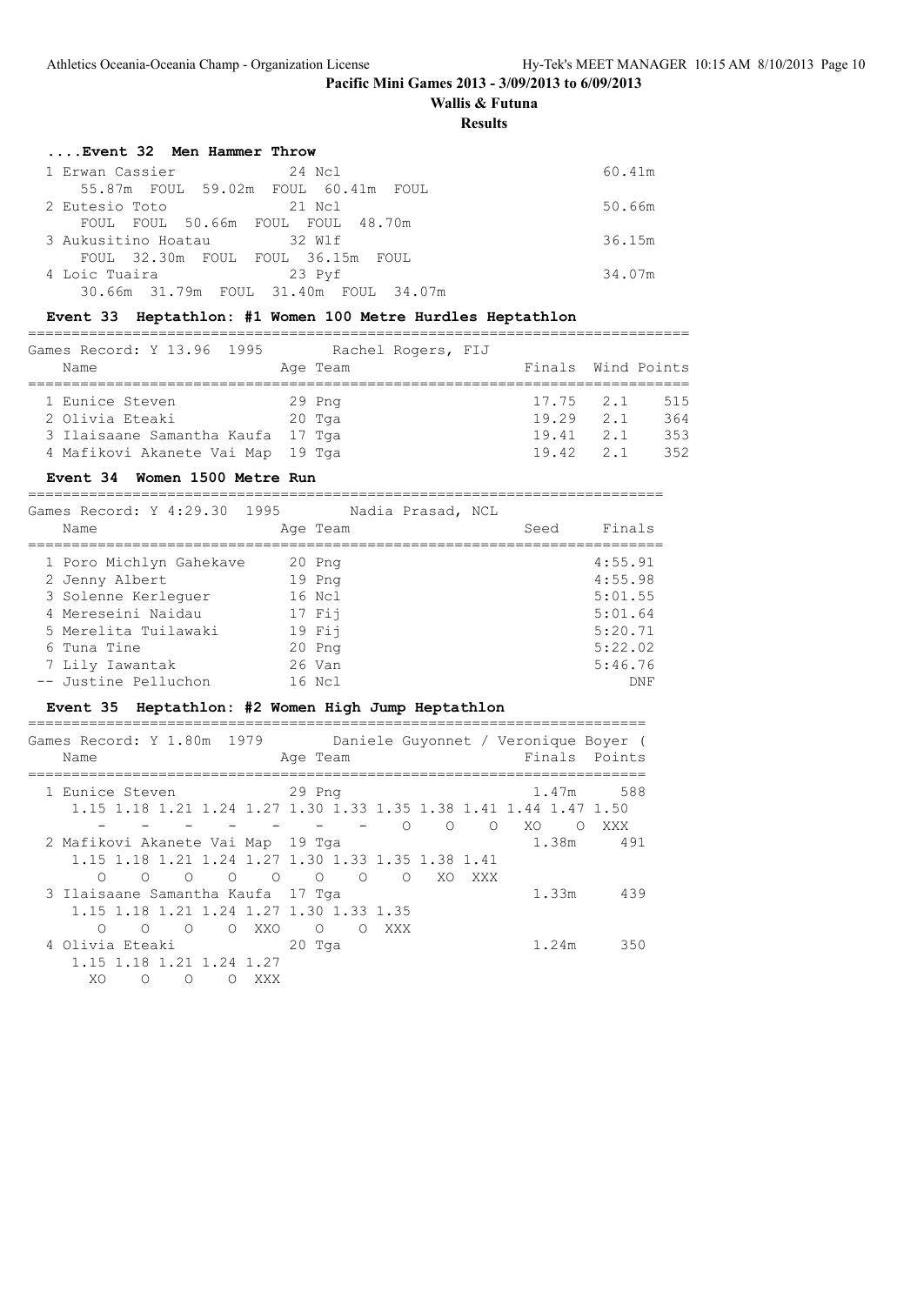# **Wallis & Futuna**

## **Results**

## **Event 36 Men Javelin Throw**

| Games Record: Y 78.96m 1987   Jean-Paul Lakafai, NCL                                |        |
|-------------------------------------------------------------------------------------|--------|
| Seed<br>Aqe Team<br>Name                                                            | Finals |
| 1 Leslie Copeland 25 Fij<br>FOUL 63.46m 67.84m FOUL 68.62m 67.12m                   | 68.62m |
| 2 Vahaafenua Tipotio 38 Wlf<br>66.79m FOUL FOUL 64.60m 64.06m 64.98m                | 66.79m |
| 3 Valentin Tuhimutu             20 Wlf<br>65.21m 60.65m 60.51m 57.36m 58.73m 53.74m | 65.21m |
| 4 Jacky Joe Tuakoifenua 28 Wlf<br>57.55m 54.02m 53.65m FOUL 54.52m 55.72m           | 57.55m |
| 5 Erwan Cassier 24 Ncl<br>FOUL 56.42m FOUL PASS PASS PASS                           | 56.42m |
| 26 Nol<br>6 Victor Dao<br>FOUL 56.07m 48.68m 54.55m FOUL 53.05m                     | 56.07m |
| 52.15m  49.67m  FOUL  47.88m  43.03m  37.59m                                        | 52.15m |
| 8 Toriki Fabian Urarii 25 Pyf<br>50.52m FOUL FOUL PASS PASS PASS                    | 50.52m |

## **Event 37 Men Long Jump**

| Games Record: Y 8.12m 2011 Fredric Erin, NCL                                                     |                  |  |
|--------------------------------------------------------------------------------------------------|------------------|--|
| Age Team<br>Name                                                                                 | Seed Finals Wind |  |
| 1 Frederic Erin<br>and the state of 33 Not                                                       | $7.29m - 1.7$    |  |
| $7.06m (+0.0)$ $7.22m (+0.0)$ $7.29m (-1.7)$ $FOUL (-1.8)$ $7.04m (-1.8)$ $7.20m (-0.1)$         |                  |  |
| 2 Waisale Mateo Dausoko 17 Fij                                                                   | $7.17m - 1.8$    |  |
| $7.17m(-1.8)$ PASS FOUL(-2.2) 6.99m(-2.1) 6.99m(-1.0) PASS                                       |                  |  |
| 3 Simione Isimeli 19 Fij                                                                         | $6.98m - 2.9$    |  |
| 6.97m( $-1.9$ ) 6.98m( $-2.9$ ) 6.49m( $-1.8$ ) FOUL( $+0.0$ ) 6.61m( $-2.3$ ) FOUL( $-0.3$ )    |                  |  |
| 4 Sireli Bulivorovoro 19 Fij                                                                     | $6.87m + 0.0$    |  |
| FOUL $(-1.4)$ 6.65m $(-1.4)$ FOUL $(-0.9)$ 6.87m $(+0.0)$ FOUL $(-1.7)$ FOUL $(-1.4)$            |                  |  |
| 5 Toutouofa Vea 60 1022 Tga                                                                      | $6.33m - 0.3$    |  |
| $6.33$ m(-0.3) FOUL(-1.7) $6.29$ m(-1.6) FOUL(-1.3) FOUL(-1.3) PASS                              |                  |  |
| 6 Petelo Sanele Masei 19 Wlf                                                                     | $6.20m$ $0.4$    |  |
| FOUL $(-2.3)$ 5.70m $(-3.8)$ 5.83m $(0.2)$ FOUL $(+0.0)$ FOUL $(-2.2)$ 6.20m $(0.4)$             |                  |  |
| 23 Png<br>7 Ben Levi                                                                             | $5.75m - 0.3$    |  |
| $5.01\text{m}$ (-2.3) $5.37\text{m}$ (2.0) $5.75\text{m}$ (-0.3) PASS PASS 5.34 $\text{m}$ (0.2) |                  |  |
| 8 Felise Vahai Sosaia 21 Wlf                                                                     | $4.90m$ 0.4      |  |
| $4.84m (+0.0)$ $4.53m (-3.2)$ $4.81m (-0.8)$ $4.90m (0.4)$ $4.75m (-2.8)$ FOUL(-0.4)             |                  |  |
|                                                                                                  |                  |  |
| Event 38 Men Shot Put Secured                                                                    |                  |  |

| Name                                    | Age Team | Seed | Finals |                    |
|-----------------------------------------|----------|------|--------|--------------------|
| 1 Thierry Cibone, F34 40 Ncl            |          |      |        | 12.10m 1112 Points |
| 10.77m 10.93m FOUL 11.70m 11.82m 12.10m |          |      |        |                    |
| -- Marcelin Walico, F58 19 Ncl          |          |      |        | X9.36m 661 Points  |
| PASS 9.04m 8.81m 9.36m PASS 8.96m       |          |      |        |                    |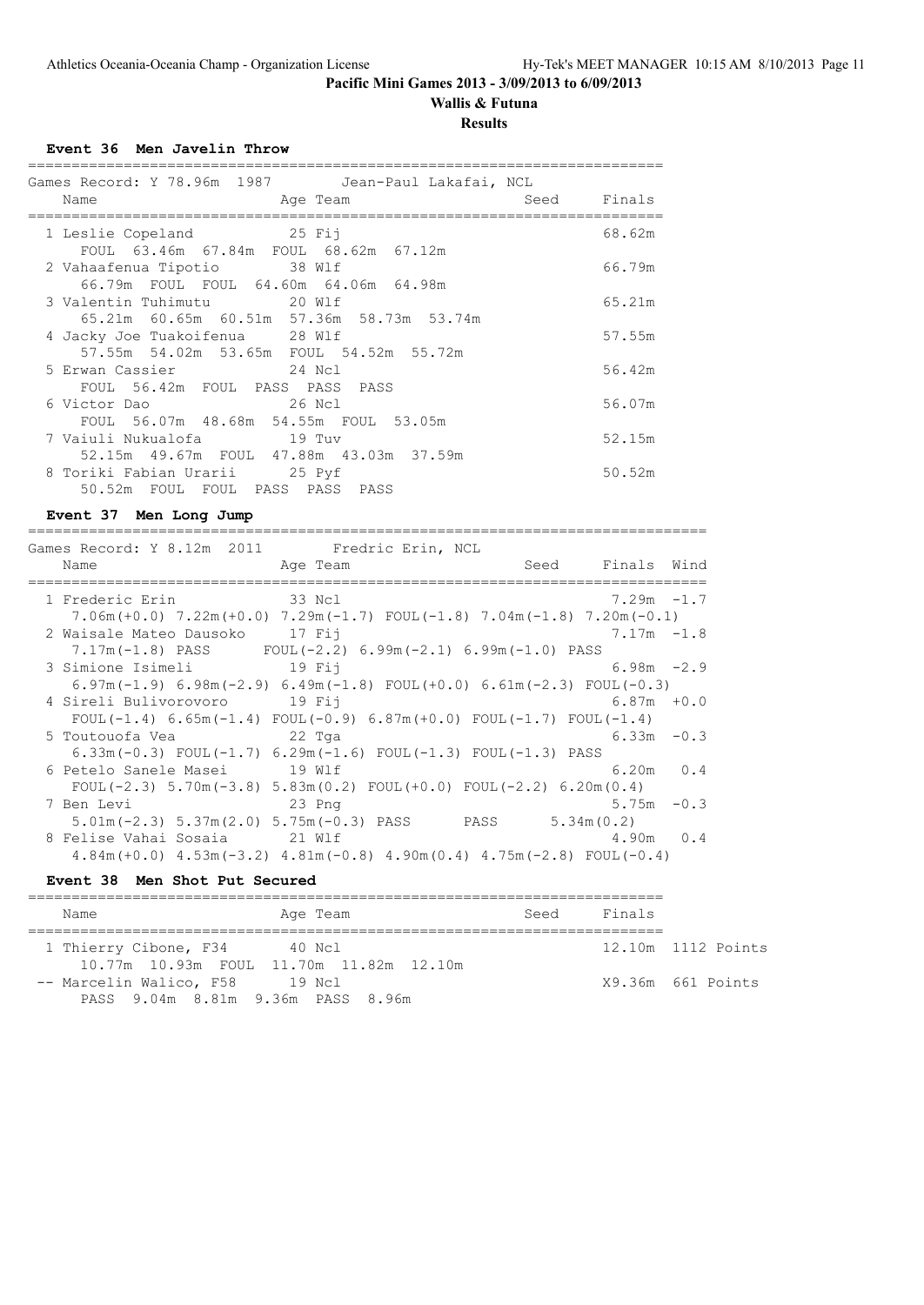## **Wallis & Futuna**

#### **Results**

## **Event 39 Men Pole Vault 2.80**

| Games Record: Y 5.00m 1989<br>Name                                       |                  |  |                                                     | Age Team                           |           | Thibault Cattiau/Eric Reuillard (11-NCL                                                        | Seed | Finals  |       |     |     |     |
|--------------------------------------------------------------------------|------------------|--|-----------------------------------------------------|------------------------------------|-----------|------------------------------------------------------------------------------------------------|------|---------|-------|-----|-----|-----|
| 1 Robin Hilaire                                                          |                  |  |                                                     | 17 Pvf<br>$\overline{\phantom{0}}$ | $\circ$ 0 | 2,30 2,40 2,50 2,60 2,80 2,90 3,00 3,10 3,20 3,25 3,30 3,35 3,40 3,45 3,50 3,55 3,60 3,70<br>∩ |      | $\circ$ | 3.60m | $-$ | XXO | XXX |
| 2 Toutouofa Vea<br>∩<br>-- Lars Fa'apoi<br>2.30 2.40 2.50 2.60 2.80<br>∩ | $\left( \right)$ |  | 2.30 2.40 2.50 2.60 2.80 2.90<br>$-$ 0 0 XXO<br>XXX | 22 Tga<br>XXX X<br>$22$ Tga        |           |                                                                                                |      | X2.60m  | 2.80m |     |     |     |

## **Event 40 Women Pole Vault 2.30**

| Games Record: Y 2.95m 2007 |          | Dolores Dogba, PYF |                |
|----------------------------|----------|--------------------|----------------|
| Name                       | Age Team |                    | Finals<br>Seed |
| -- Teumere Lucie Tepea     | 28 Pyf   |                    | X2.50m         |
| 2.30 2.40 2.50 2.60        |          |                    |                |
| - XO XXX                   |          |                    |                |

## **Event 41 Heptathlon: #3 Women Shot Put Heptathlon**

| Games Record: Y 16.92m 2005<br>Name                       | 'Ana Po'uhila, TGA<br>Age Team |       | Finals Points |
|-----------------------------------------------------------|--------------------------------|-------|---------------|
| 1 Olivia Eteaki<br>FOUL 9.17m 8.67m                       | 20 Tga                         | 9.17m | 475           |
| 2 Ilaisaane Samantha Kaufa 17 Tga<br>8.46m 8.14m 8.93m    |                                | 8.93m | 460           |
| 3 Eunice Steven<br>8.46m 8.81m 8.55m                      | $29$ Pnq                       | 8.81m | 452           |
| 4 Mafikovi Akanete Vai Map 19 Tga<br>$6.40m$ FOUL $6.86m$ |                                | 6.86m | 326           |

## **Event 42 Men 1500 Metre Run**

| Games Record: Y 3:50.27 1987<br>Name | Age Team | Alain Lazare, NCL | Seed | Finals  |
|--------------------------------------|----------|-------------------|------|---------|
| 1 Adrien Kela                        | 22 Ncl   |                   |      | 4:11.90 |
| 2 Inia Sili                          | $17$ Fij |                   |      | 4:12.89 |
| 3 Andipas Georasi                    | $25$ Pnq |                   |      | 4:12.91 |
| 4 Tom Joe                            | 15 Van   |                   |      | 4:16.57 |
| 5 Rick Mou                           | 20 Pyf   |                   |      | 4:18.03 |
| 6 Veherney Babob                     | 21 Png   |                   |      | 4:19.95 |
| 7 Epeli Batisila                     | $22$ Fij |                   |      | 4:24.14 |
| 8 Alex Beddoes                       | 18 Cok   |                   |      | 4:24.46 |
| 9 Winsy Tama                         | 19 Pyf   |                   |      | 4:35.53 |
| 10 Tony Ialu                         | 21 Van   |                   |      | 4:39.69 |
| 11 Adil Abounaidane                  | 35 Pyf   |                   |      | 5:08.63 |
| 12 Kevin Lautoa                      | 17 Wlf   |                   |      | 5:12.32 |
| 13 Julien Maitre                     | 15 Wlf   |                   |      | 5:21.25 |
| 14 Petelo Faletuuloa                 | 17 Wlf   |                   |      | 5:30.36 |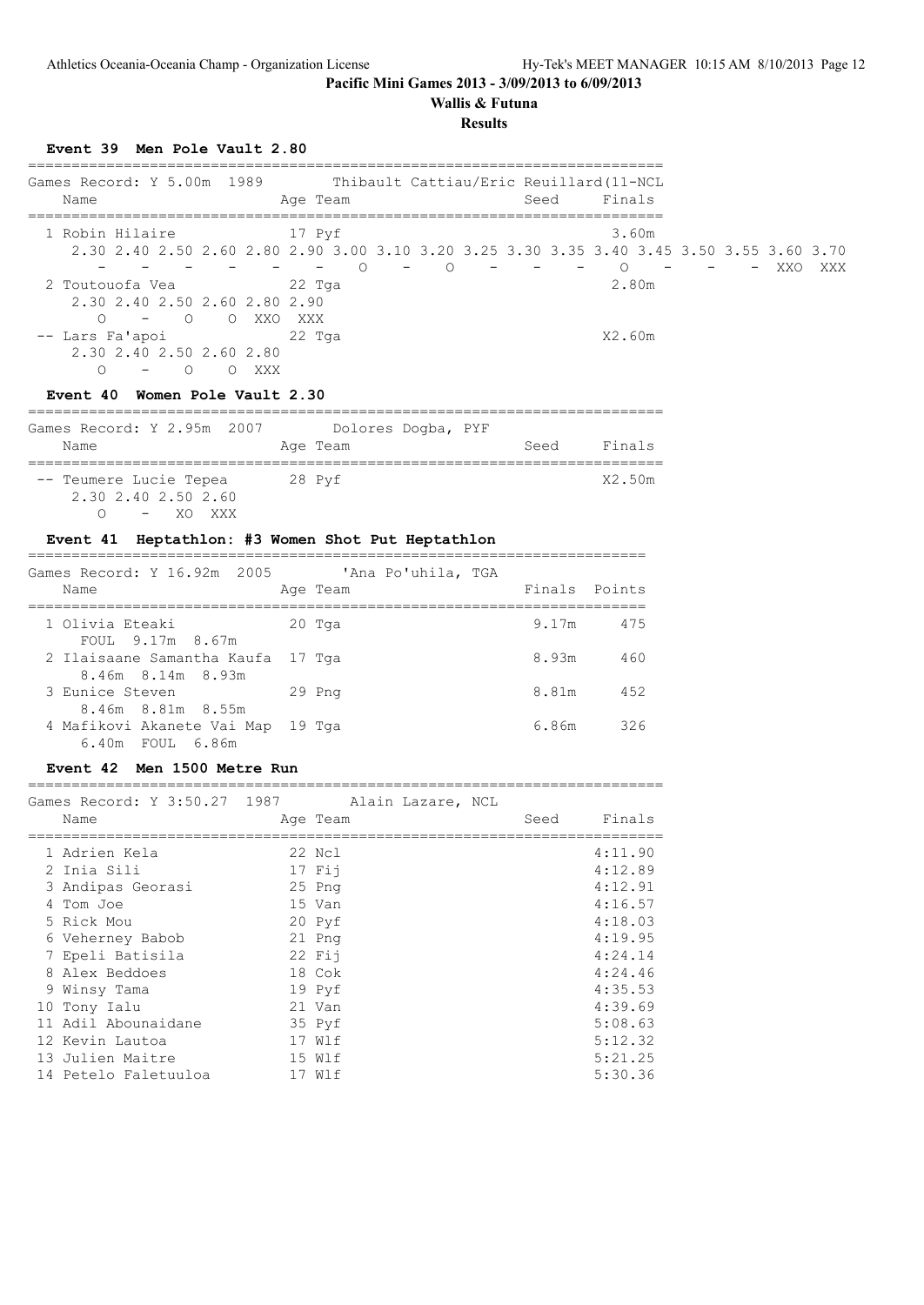**Wallis & Futuna**

**Results**

## **Event 43 Heptathlon: #4 Women 200 Metre Heptathlon**

| Games Record: Y 23.40 2007<br>Name                              | Makelesi Bulikiobo, FIJ<br>Age Team | Finals Wind Points       |     |            |
|-----------------------------------------------------------------|-------------------------------------|--------------------------|-----|------------|
| 1 Eunice Steven<br>2 Olivia Eteaki                              | $29$ Pnq<br>20 Tga                  | 27.54 1.6<br>$27.95$ 1.6 |     | 668<br>635 |
| 3 Mafikovi Akanete Vai Map<br>4 Ilaisaane Samantha Kaufa 17 Tga | 19 Tga                              | 28.51<br>$30.03$ 1.6     | 1.6 | 591<br>480 |

## **Event 44 Women 5000 Metre Run**

========================================================================= Games Record: Y 18:22.90 2003 Sophie Gardon, PYF Name **Age Team** Seed Finals

| 1 Anne Beaufils  | 38 Ncl   | 19:34.80 |
|------------------|----------|----------|
| 2 Sharon Firisua | $20$ Sol | 19:47.62 |
| 3 Monica Miugle  | 16 Png   | 20:48.29 |
| 4 Maryanna Peter | 16 Png   | 23:15.31 |

## **Event 45 Women Shot Put Parasport**

|  | Name                                  | Age Team |  | Seed | Finals            |  |  |
|--|---------------------------------------|----------|--|------|-------------------|--|--|
|  |                                       |          |  |      |                   |  |  |
|  | 1 Rose Welepa, F12                    | 27 Ncl   |  |      | 9.96m 905 Points  |  |  |
|  | 9.47m 9.20m 9.67m 9.82m 9.96m 9.70m   |          |  |      |                   |  |  |
|  | -- Savaira Tuidama, F44 24 Fij        |          |  |      | X6.54m 569 Points |  |  |
|  | $5.21m$ 6.54m 6.31m 6.30m 6.27m 6.32m |          |  |      |                   |  |  |

## **Event 46 Women Long Jump**

==============================================================================

| Games Record: Y 6.09m 1985 Brigitte Hardel, NCL                                                 |                                                                                                                 |  |                  |  |  |  |  |
|-------------------------------------------------------------------------------------------------|-----------------------------------------------------------------------------------------------------------------|--|------------------|--|--|--|--|
| Name                                                                                            | Age Team and the state of the state of the state of the state of the state of the state of the state of the sta |  | Seed Finals Wind |  |  |  |  |
| 1 Makelesi Tumalevu 24 Fij                                                                      |                                                                                                                 |  | $5.48m - 1.4$    |  |  |  |  |
| $5.28$ m (+0.0) $5.05$ m (-1.5) $5.28$ m (-0.2) $4.41$ m (-2.7) $4.73$ m (-1.3) $5.48$ m (-1.4) |                                                                                                                 |  |                  |  |  |  |  |
| 2 Milika Tuivanuavou 23 Fij                                                                     |                                                                                                                 |  | $5.43m - 1.9$    |  |  |  |  |
| FOUL $(-3.1)$ FOUL $(-1.8)$ 5.43m $(-1.9)$ 5.29m $(-2.1)$ PASS FOUL $(-1.0)$                    |                                                                                                                 |  |                  |  |  |  |  |
| 3 Manuella Gavin 18 Ncl                                                                         |                                                                                                                 |  | $5.25m -2.0$     |  |  |  |  |
| FOUL $(0.8)$ 5.15m $(-1.6)$ FOUL $(-1.5)$ 5.19m $(-1.8)$ 5.25m $(-2.0)$ 5.18m $(-1.8)$          |                                                                                                                 |  |                  |  |  |  |  |
| 4 Helen Philemon 33 Png                                                                         |                                                                                                                 |  | $5.13m -2.4$     |  |  |  |  |
| $4.97m(-2.1)$ 5.02m(+0.0) $4.37m(-1.0)$ $4.80m(-1.3)$ 5.02m(-2.2) 5.13m(-2.4)                   |                                                                                                                 |  |                  |  |  |  |  |
| 5 Rellie Kaputin 20 Png                                                                         |                                                                                                                 |  | $5.05m - 2.3$    |  |  |  |  |
| FOUL(-1.3) FOUL(-3.2) $4.94m(-0.1)$ FOUL(-1.4) FOUL(-2.4) $5.05m(-2.3)$                         |                                                                                                                 |  |                  |  |  |  |  |
| 6 Asenate Manoa<br>21 Tuv                                                                       |                                                                                                                 |  | $4.99m - 0.1$    |  |  |  |  |
| FOUL $(-3.5)$ 4.73m $(-3.5)$ 4.96m $(-1.6)$ 4.86m $(+0.0)$ 4.96m $(-2.3)$ 4.99m $(-0.1)$        |                                                                                                                 |  |                  |  |  |  |  |
| 7 Ana Mamao Fotukava Katil 18 Tga                                                               |                                                                                                                 |  | $4.90m$ 1.7      |  |  |  |  |
| $4.66m(-2.4)$ $4.55m(-0.3)$ $4.90m(1.7)$ $4.58m(-1.3)$ $4.68m(-2.2)$ $4.74m(-2.4)$              |                                                                                                                 |  |                  |  |  |  |  |
| 8 Terokoraoi Ipitoa alega 21 Tuv                                                                |                                                                                                                 |  | $4.70m - 0.3$    |  |  |  |  |
| $4.70$ m(-0.3) FOUL(-1.6) $4.23$ m(-1.1) $4.36$ m(+0.0) $4.63$ m(-2.5) $4.55$ m(-1.5)           |                                                                                                                 |  |                  |  |  |  |  |
| 9 Annie Topal<br>and the 17 Pnq                                                                 |                                                                                                                 |  | $4.65m - 0.7$    |  |  |  |  |
| $4.59m(0.1)$ FOUL $(-2.3)$ $4.65m(-0.7)$                                                        |                                                                                                                 |  |                  |  |  |  |  |
| 10 Eileen Dwyer Tupou 16 Tga                                                                    |                                                                                                                 |  | $4.50m + 0.0$    |  |  |  |  |
| FOUL $(-0.4)$ 4.26m $(-2.1)$ 4.50m $(+0.0)$                                                     |                                                                                                                 |  |                  |  |  |  |  |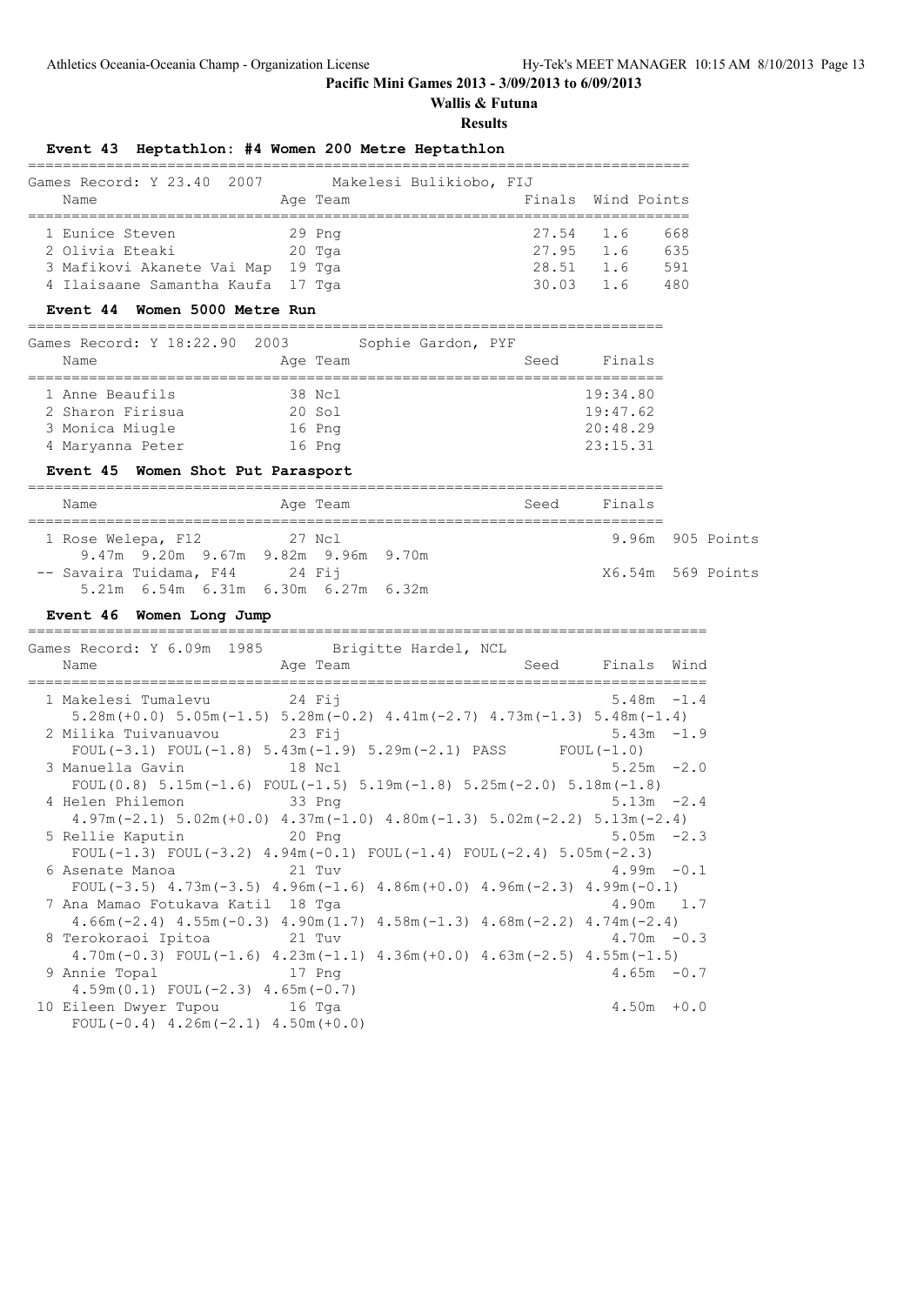# **Wallis & Futuna**

## **Results**

| Event 47 Men Half Marathon |  |
|----------------------------|--|
|----------------------------|--|

|                                                                           |        |          |                               |      | __________________________    |
|---------------------------------------------------------------------------|--------|----------|-------------------------------|------|-------------------------------|
| Games Record: Y 1:09.53 2003 Georges Richmond, PYF                        |        |          |                               |      |                               |
| Name                                                                      |        | Age Team |                               |      | Seed Finals                   |
| 1 Nordine Benfodda                                                        | 40 Ncl |          |                               |      | 1:17:09.00                    |
| 2 Sapolai Yao                                                             | 31 Png |          |                               |      | 1:17:33.00                    |
| 3 Rosfelo Siosi                                                           | 19 Sol |          |                               |      | 1:21:28.00                    |
| 4 Simbai Kaspar                                                           | 23 Png |          |                               |      | 1:27:01.00                    |
| 5 Pierre Doranges 45 Wlf                                                  |        |          |                               |      | 1:31:30.00                    |
| 6 Stephane Blondel                                                        | 42 Wlf |          |                               |      | 1:31:59.00                    |
| 7 Adil Abounaidane<br>$35$ Pyf                                            |        |          |                               |      | 1:35:04.00                    |
| -- William Espluga                                                        | 42 Wlf |          |                               |      | DNF                           |
|                                                                           |        |          |                               |      |                               |
| Women Half Marathon<br>Event 48                                           |        |          |                               |      |                               |
| Games Record: Y 1:24.20 2007                                              |        |          | Sophie Gardon, PYF            |      |                               |
| Name                                                                      |        | Age Team |                               | Seed | Finals                        |
| 1 Sharon Firisua<br>20 Sol                                                |        |          | ----------------------------- |      | 1:38:04.00                    |
| 2 Anne Beaufils<br>38 Ncl                                                 |        |          |                               |      | 1:38:22.00                    |
|                                                                           |        |          |                               |      | 1:38:24.00                    |
| -- Elodie Menou epse Mevel 42 Pyf                                         |        |          |                               |      |                               |
| Event 49 Men Shot Put<br>-----------------------------------              |        |          |                               |      |                               |
| Games Record: Y 18.93m 2001 Tumatai Dauphin, PYF                          |        |          |                               |      |                               |
| Name                                                                      |        | Age Team |                               | Seed | Finals                        |
| =================================                                         |        |          |                               |      | . ___________________________ |
| 1 Erwan Cassier<br>24 Nol<br>14.63m  14.54m  14.39m  FOUL  15.24m  15.05m |        |          |                               |      | 15.24m                        |
| 2 Loic Tuaira                                                             |        |          |                               |      |                               |
| 23 Pyf                                                                    |        |          |                               |      | 14.62m                        |
| 14.62m  14.46m  14.40m  14.27m  FOUL  FOUL<br>3 Aukusitino Hoatau         |        | 32 Wlf   |                               |      | 13.86m                        |
| 13.47m 13.86m 12.83m 13.57m FOUL 13.32m                                   |        |          |                               |      |                               |
|                                                                           |        |          |                               |      |                               |

| 4 Valentin Tuhimutu                       | 20 Wlf | 11.51m |
|-------------------------------------------|--------|--------|
| 11.51m  11.05m  11.04m  FOUL  FOUL  FOUL  |        |        |
| 5 Jinnam Puiai Hopotoa 18 Niu             |        | 11.40m |
| 10.58m 11.33m 10.66m 10.80m 11.18m 11.40m |        |        |

#### **Event 50 Women 100 Metre Hurdles**

Games Record: Y 13.96 1995 Rachel Rogers, FIJ Name **Age Team** Seed Finals Wind ============================================================================== 1 Manuella Gavin 18 Ncl 14.95 2.3 2 Helen Philemon 33 Png 15.85 2.3 3 Ana Mamao Fotukava Katil 18 Tga 16.47 2.3<br>4 Donna Koniel 21 Png 16.51 2.3<br>5 Lalana Maniana Tupou Hif 17 Tga 17.37 2.3 4 Donna Koniel 21 Png 5 Lalana Maniana Tupou Hif 17 Tga **Event 51 Men High Jump 1.65**

==============================================================================

| Games Record: Y 2.21m 1979 |  |  |          | Paul Poaniewa, NCL |      |        |
|----------------------------|--|--|----------|--------------------|------|--------|
| Name                       |  |  | Age Team |                    | Seed | Finals |
|                            |  |  |          |                    |      |        |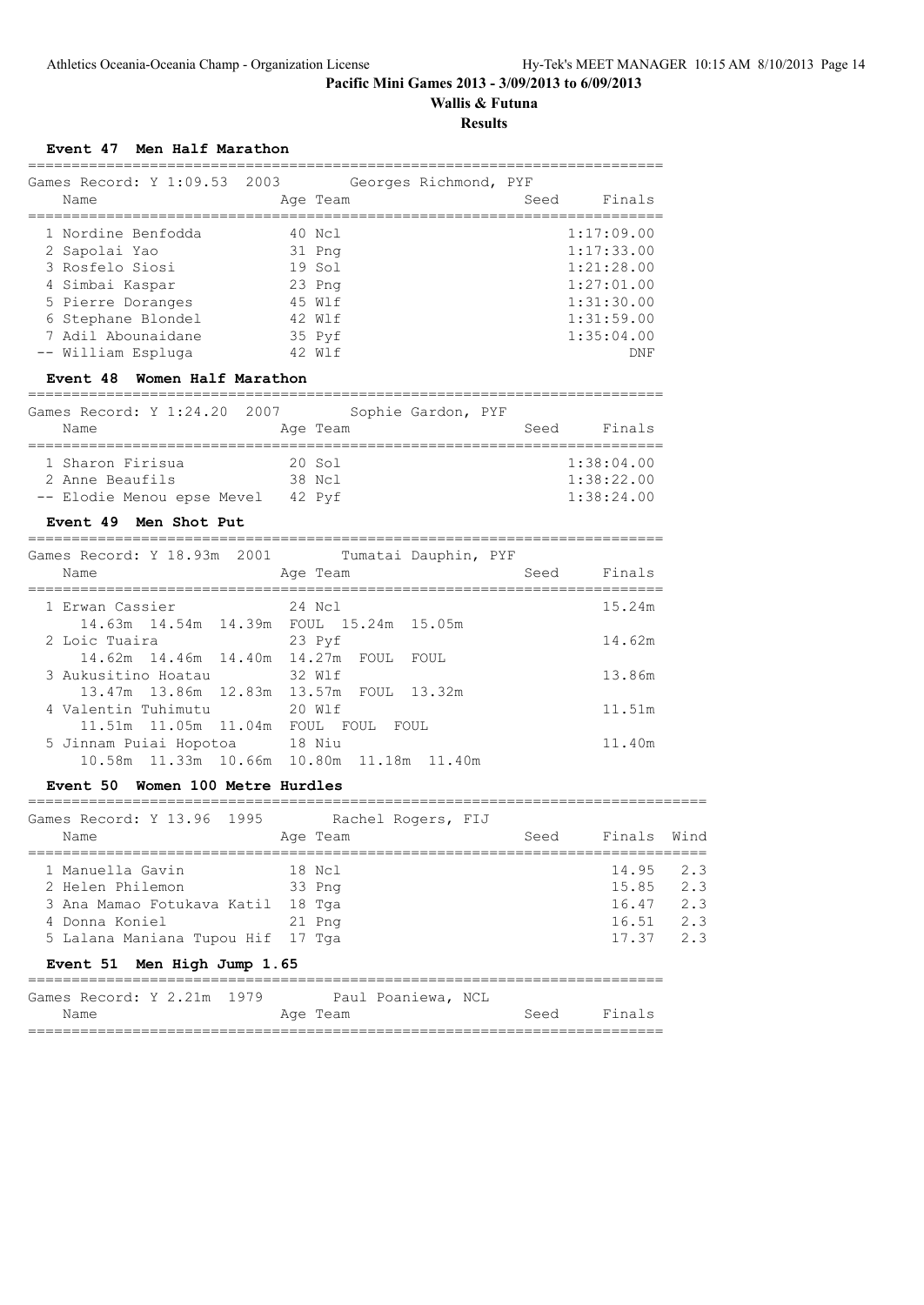## **Wallis & Futuna**

#### **Results**

| Event 51 Men High Jump 1.65                                                                   |       |
|-----------------------------------------------------------------------------------------------|-------|
| $19$ Fii<br>1 Isikeli Waqa                                                                    | 1.98m |
| 1.65 1.70 1.75 1.79 1.83 1.87 1.90 1.92 1.94 1.96 1.98 2.05                                   |       |
| XO.<br>$\Omega$<br>XO<br>$\Omega$<br>$\Omega$<br>$\circ$<br>$\Omega$<br>XXO<br>$\circ$<br>XXX |       |
| 2 David Jessem<br>21 Png                                                                      | 1.96m |
| 1.65 1.70 1.75 1.79 1.83 1.87 1.90 1.92 1.94 1.96 1.98                                        |       |
| $\Omega$<br>$\Omega$<br>$\Omega$<br>$\Omega$<br>$\circ$<br>$\Omega$<br>XXX<br>$\Omega$<br>Ω   |       |
| 3 Christopher Makatuki<br>19 Ncl                                                              | 1.87m |
| 1.65 1.70 1.75 1.79 1.83 1.87 1.90                                                            |       |
| XO<br>$\Omega$<br>$\Omega$<br>XXX<br>$\Omega$                                                 |       |
| 4 Robin Hilaire<br>17 Pyf                                                                     | 1.87m |
| 1.65 1.70 1.75 1.79 1.83 1.87 1.90                                                            |       |
| XXO<br>$\Omega$<br>XO.<br>XXX<br>$\qquad \qquad -$                                            |       |
| 5 Toriki Fabian Urarii<br>25 Pyf                                                              | 1.65m |
| 1.65 1.70 1.75 1.79 1.83                                                                      |       |
| Ω<br>XXX                                                                                      |       |

## **Event 52 Men 110 Metre Hurdles**

==============================================================================

| Games Record: Y 14.32 1999 | Jovesa Naivalu, FIJ |      |             |     |
|----------------------------|---------------------|------|-------------|-----|
| Name                       | Age Team            | Seed | Finals Wind |     |
| 1 Mowen Boino              | 34 Png              |      | 14.58       | 1.8 |
| 2 Toriki Fabian Urarii     | 25 Pyf              |      | 14.61       | 1.8 |
| 3 Tutaia Galoiola          | 21 Sam              |      | 15.33       | 1.8 |
| 4 Jone Wainigolo           | 28 Fii              |      | 15.48       | 1.8 |
| 5 Xavier Fenuafonote       | 25 Ncl              |      | 15.51       | 1.8 |
| 6 Lars Fa'apoi             | $22$ Tga            |      | 16.75       | 1.8 |
|                            |                     |      |             |     |

## **Event 53 Women 400 Metre Hurdles**

| Games Record: Y 58.90 1999         | MaryEstelle Kapalu, VAN |                |
|------------------------------------|-------------------------|----------------|
| Name                               | Age Team                | Finals<br>Seed |
|                                    |                         |                |
| 1 Betty Burua                      | 27 Png                  | 1:01.37        |
| 2 Donna Koniel                     | $21$ Pnq                | 1:01.63        |
| -- Lalana Maniana Tupou Hif 17 Tga |                         | X1:09.06       |

## **Event 54 Men Javelin Throw Parasport**

| Name<br>Age Team                                                          | Seed | Finals      |  |
|---------------------------------------------------------------------------|------|-------------|--|
| 1 Tony Falelavaki, F44 28 Wlf<br>FOUL 52.64m FOUL 51.95m 54.37m FOUL      |      | 54.37m 1093 |  |
| 2 Osiasi Falelavaki, F38 23 Wlf<br>37.12m FOUL FOUL 34.08m 37.17m 36.28m  |      | 37.17m 856  |  |
| 3 Yves Mavaetau, F44 45 Wlf                                               |      | 42.01m 829  |  |
| FOUL 42.01m 39.83m 40.08m 39.60m 41.63m<br>37 Ncl<br>4 Marc Koe, T/F37    |      | 29.40m 580  |  |
| 24.87m 27.78m 28.87m 24.82m 18.02m 29.40m<br>5 Sylvain Bova, T/F11 27 Ncl |      | 26.53m 558  |  |
| 24.33m 20.35m 23.78m 23.98m 22.45m 26.53m<br>6 Jone Bogidrau, F42 35 Fij  |      | 19.64m 405  |  |
| FOUL 18.60m 19.55m 19.10m 19.64m<br>FOUL                                  |      |             |  |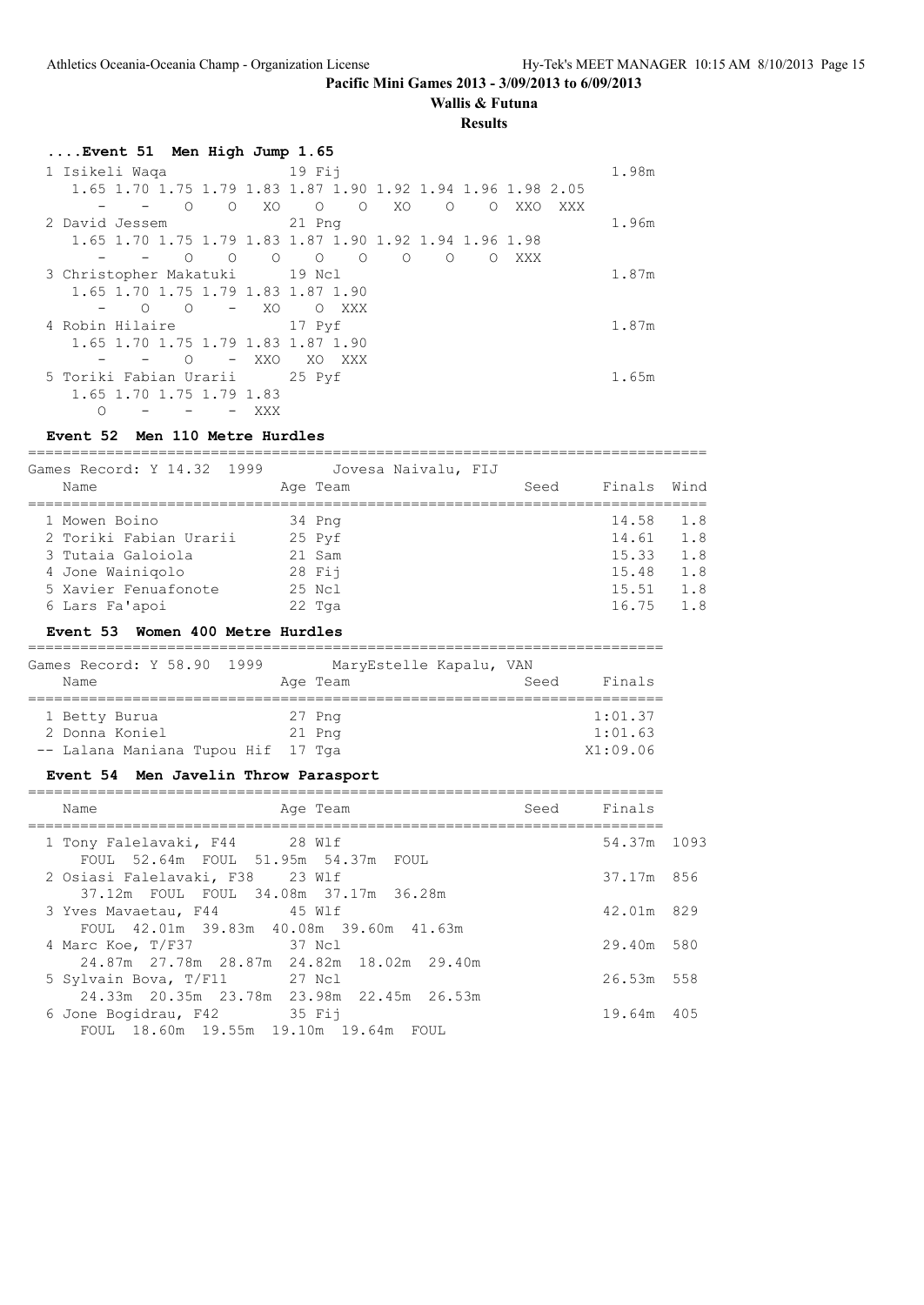# **Wallis & Futuna**

**Results**

## **Event 55 Men 400 Metre Hurdles**

| Games Record: Y 50.96 2011<br>Name | Mowen Boino, PNG<br>Age Team | Seed | Finals |
|------------------------------------|------------------------------|------|--------|
| 1 Mowen Boino                      | 34 Png                       |      | 53.34  |
| 2 Heamatangi Tu'ivai               | 24 Tga                       |      | 54.58  |
| 3 Raymond Koniel                   | $20$ Pnq                     |      | 56.39  |
| 4 Manuai Kenas                     | 22 Png                       |      | 57.20  |

## **Event 56 Heptathlon: #5 Women Long Jump Heptathlon**

| Games Record: Y 6.09m 1985                  | Brigitte Hardel, NCL |               |                    |
|---------------------------------------------|----------------------|---------------|--------------------|
| Name                                        | Age Team             |               | Finals Wind Points |
|                                             |                      |               |                    |
| 1 Eunice Steven                             | 29 Png               | $4.65m - 2.2$ | 466                |
| $4.56m(-2.9)$ $4.65m(-2.2)$ $4.55m(-0.9)$   |                      |               |                    |
| 2 Mafikovi Akanete Vai Map 19 Tga           |                      | $4.32m - 0.8$ | 384                |
| $4.32m(-0.8)$ $3.91m(-3.9)$ $4.16m(-0.7)$   |                      |               |                    |
| 3 Olivia Eteaki                             | 20 Tga               | $4.21m - 1.0$ | 357                |
| $4.21m(-1.0)$ $4.04m(-1.3)$ $4.01m(-1.1)$   |                      |               |                    |
| 4 Ilaisaane Samantha Kaufa 17 Tga           |                      | $4.08m - 1.4$ | 326                |
| $3.92m(-2.4)$ 4.08m $(-1.4)$ 4.06m $(-3.1)$ |                      |               |                    |

## **Event 57 Men 200 Metre**

## **8 Advance: Top 2 Each Heat plus Next 2 Best Times**

| Games Record: Y 21.18 2011 Ratu Banuve Tabkaucoro, FIJ<br>Name |        | Age Team |  | Seed | Prelims Wind H#  |        |                            |
|----------------------------------------------------------------|--------|----------|--|------|------------------|--------|----------------------------|
| Preliminaries                                                  |        |          |  |      |                  |        |                            |
| 1 Eddie Maaola Hereme                                          | 19 Sam |          |  |      | $22.02Q + 0.0$ 1 |        |                            |
|                                                                |        |          |  |      |                  |        |                            |
| 2 Theo Piniau                                                  |        | $20$ Pnq |  |      | 22.280 3.1 2     |        |                            |
| 3 Ratu Banuve Tabakaucoro                                      |        | $21$ Fij |  |      | 22.410 1.7 3     |        |                            |
| 4 Joe Matmat                                                   |        | 22 Png   |  |      | $22.060 + 0.0 1$ |        |                            |
| 5 Siueni Filimone                                              |        | 19 Tga   |  |      | 22.740 1.7 3     |        |                            |
| 6 Thomas Kartotaroeno                                          |        | 18 Ncl   |  |      | 22.820 3.1 2     |        |                            |
| 7 Rodman Teltull                                               |        | 19 Plw   |  |      | $22.12q + 0.0$ 1 |        |                            |
| 8 Peauope Suli Fifita                                          |        | 18 Tga   |  |      | $22.65q +0.0$    |        | 1                          |
| 9 John Howard                                                  | 32 Fsm |          |  |      | $22.85$ $3.1$ 2  |        |                            |
| 10 Bernard Kapalu                                              | 26 Van |          |  |      | 22.96 3.1 2      |        |                            |
| 11 Solomon Susame                                              |        | 22 Png   |  |      | 23.07 1.7 3      |        |                            |
| 12 Kendy Kenneth                                               |        | 21 Van   |  |      | $23.41$ 1.7 3    |        |                            |
| 13 Gwynn Uehara                                                |        | 16 Plw   |  |      | $23.53$ $3.1$ 2  |        |                            |
| 14 Josiah Nikiau                                               |        | 23 Van   |  |      | 23.60            | $+0.0$ | 1                          |
| 15 Petelo Sanele Masei                                         |        | 19 Wlf   |  |      | $23.96$ $3.1$    |        | 2                          |
| 16 Joshua Jeremiah                                             |        | 27 Nru   |  |      | 24.09 1.7 3      |        |                            |
| 17 Claude Likuvalu                                             |        | 16 Wlf   |  |      | 24.44 1.7 3      |        |                            |
| -- Waisake Rasalala                                            |        | $20$ Fij |  |      | DQ.              | 3.1    | $\overline{\phantom{0}}^2$ |
|                                                                |        |          |  |      |                  |        |                            |

#### **Event 58 Women 200 Metre**

## **8 Advance: Top 3 Each Heat plus Next 2 Best Times**

| Games Record: Y 23.40 2007 | Makelesi Bulikiobo, FIJ |      |                 |              |
|----------------------------|-------------------------|------|-----------------|--------------|
| Name                       | Age Team                | Seed | Prelims Wind H# |              |
| 1 Toea Wisil               | 25 Png                  |      |                 | 24.700 5.0 1 |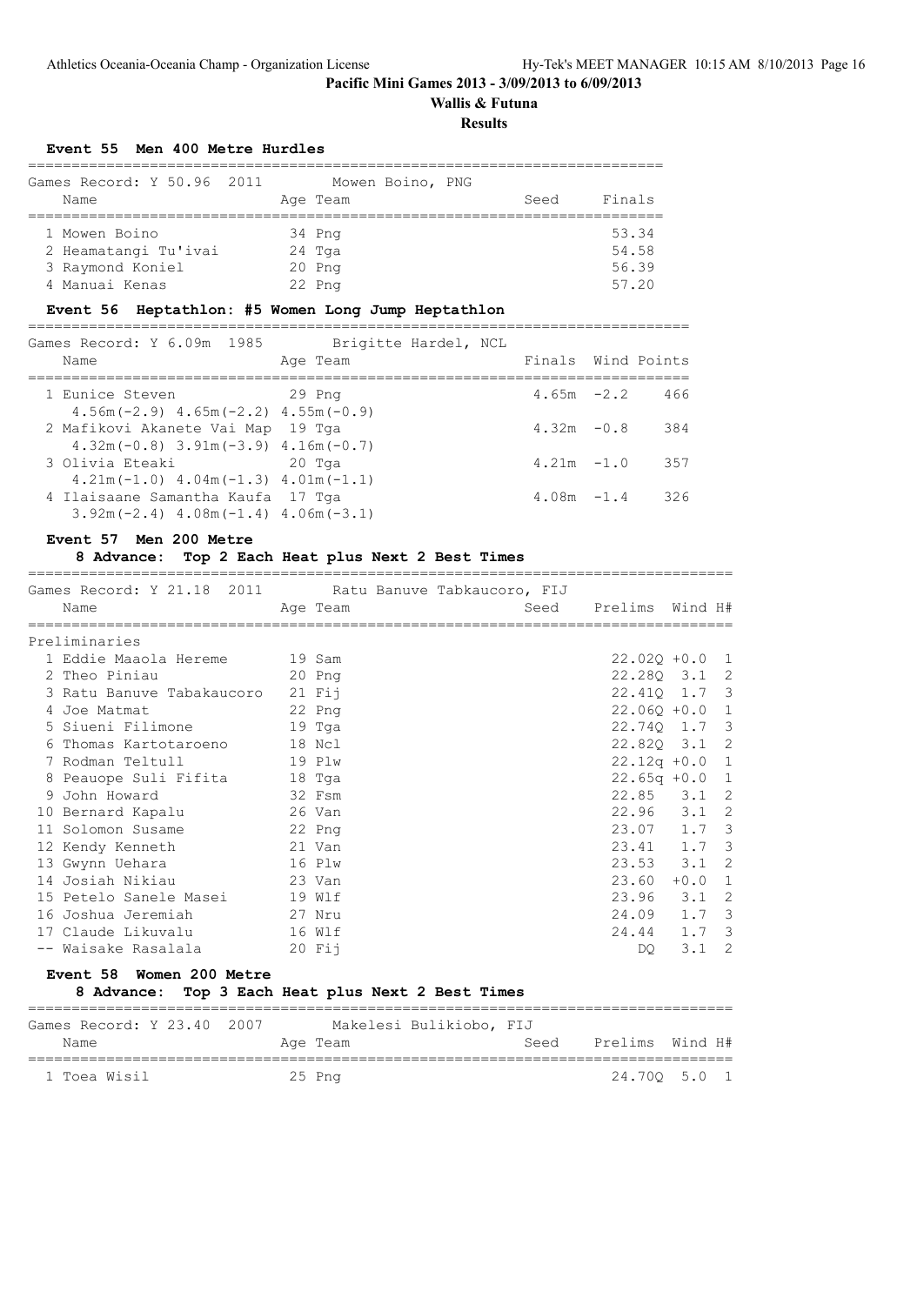## **Wallis & Futuna**

**Results**

| Event 58 Women 200 Metre |                  |
|--------------------------|------------------|
| $18$ Fij                 | 25.250 2.8 2     |
| 20 Cok                   | 25.670 2.8 2     |
| 20 Nru                   | 25.690 5.0 1     |
| $17$ Fij                 | 25.710 2.8 2     |
| $17$ Fij                 | 25.800 5.0 1     |
| 22 Png                   | $25.98q$ 2.8 2   |
| 19 Png                   | $26.32q$ $2.8$ 2 |
| 25 Van                   | $26.92$ $5.0$ 1  |
| 25 Van                   | 27.44 2.8 2      |
| 16 Ncl                   | $27.75$ 5.0 1    |
| 17 Van                   | 29.16 5.0 1      |
|                          |                  |

## **Event 59 Heptathlon: #6 Women Javelin Throw Heptathlon**

| Games Record: Y 57.32m 2011<br>Name                       | Linda Selui, NCL<br>Age Team | Finals Points |     |
|-----------------------------------------------------------|------------------------------|---------------|-----|
| Finals                                                    |                              |               |     |
| 1 Eunice Steven                                           | 29 Png                       | 37.20m        | 614 |
| FOUL 35.08m 37.20m                                        |                              |               |     |
| 2 Ilaisaane Samantha Kaufa 17 Tga                         |                              | 31.00m        | 496 |
| 27.40m 31.00m 30.29m                                      |                              |               |     |
| 3 Olivia Eteaki                                           | 20 Tga                       | 24.80m        | 379 |
| 24.37m FOUL 24.80m                                        |                              |               |     |
| 4 Mafikovi Akanete Vai Map 19 Tga<br>12.94m 18.04m 19.28m |                              | 19.28m        | 276 |

## **Event 60 Heptathlon: #7 Women 800 Metre Run Heptathlon**

| Games Record: Y 2:11.12 1995<br>Name                                                                         | Salome Tabuatalei, FIJ<br>Age Team | Finals Points                            |                          |
|--------------------------------------------------------------------------------------------------------------|------------------------------------|------------------------------------------|--------------------------|
| 1 Mafikovi Akanete Vai Map 19 Tga<br>2 Olivia Eteaki<br>3 Eunice Steven<br>4 Ilaisaane Samantha Kaufa 17 Tga | 20 Tga<br>$29$ Pnq                 | 2:36.96<br>2:39.36<br>2:39.89<br>3:19.53 | 608<br>580<br>574<br>205 |

## **Event 61 Women 200 Metre**

============================================================================== Games Record: Y 23.40 2007 Makelesi Bulikiobo, FIJ

| Galles Record: 1 23.40 2007 | MAKATARI BATIKIODO, LIO |         |        |      |
|-----------------------------|-------------------------|---------|--------|------|
| Name                        | Age Team                | Prelims | Finals | Wind |
|                             |                         |         |        | 1.1  |
| 1 Toea Wisil                | $25$ Pnq                | 24.70   | 24.12  |      |
| 2 Patricia Taea             | $20 \text{ Cok}$        | 25.67   | 25.13  | 1.1  |
| 3 Elenoa Sailosi            | $18$ Fij                | 25.25   | 25.22  | 1.1  |
| 4 Lovelite Detenamo         | 20 Nru                  | 25.69   | 25.50  | 1.1  |
| 4 Younis Bese               | $17$ Fij                | 25.71   | 25.50  | 1.1  |
| 6 Adi Alaiwalu Rayawa       | $17$ Fij                | 25.80   | 25.66  | 1.1  |
| 7 Shirley Vunatup           | 22 Png                  | 25.98   | 25.98  | 1.1  |
| 8 Venessa Waro              | 19 Png                  | 26.32   | 26.13  | 1.1  |
|                             |                         |         |        |      |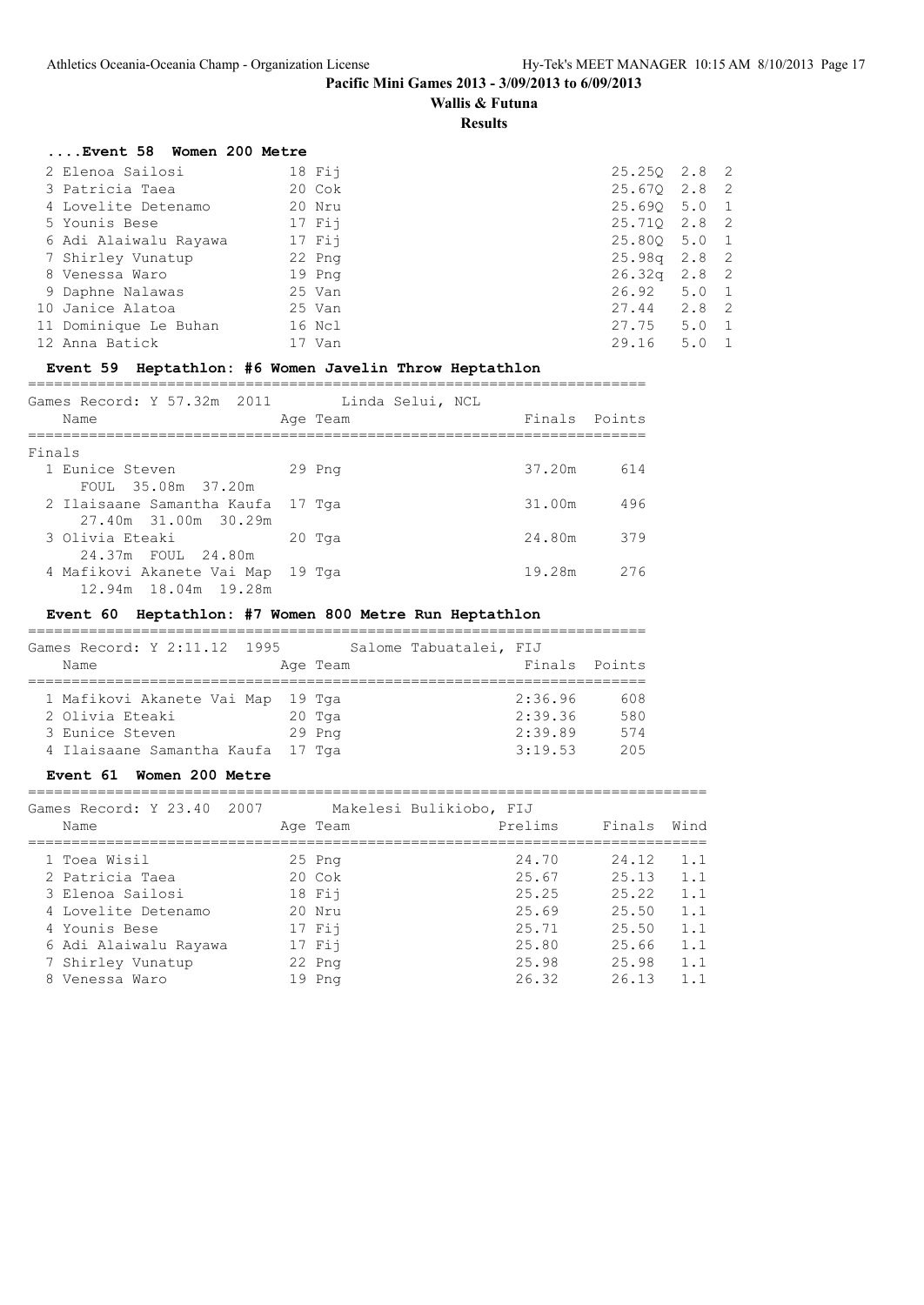**Wallis & Futuna**

## **Results**

## **Event 62 Men 200 Metre**

| Games Record: Y 21.18 2011  |  |          | Ratu Banuve Tabkaucoro, FIJ |                |        |  |
|-----------------------------|--|----------|-----------------------------|----------------|--------|--|
| Name                        |  | Age Team | Prelims                     | Finals         | Wind   |  |
|                             |  |          |                             |                |        |  |
| 1 Ratu Banuve Tabakaucoro   |  | $21$ Fii | 22.41                       | $21.13Y - 2.6$ |        |  |
| 2 Joe Matmat                |  | 22 Png   | 22.06                       | $22.00 - 2.6$  |        |  |
| 3 Rodman Teltull            |  | 19 Plw   | 22.12                       | $22.07 - 2.6$  |        |  |
| 4 Eddie Maaola Hereme       |  | 19 Sam   | 22.02                       | $22.22 - 2.6$  |        |  |
| 5 Theo Piniau               |  | 20 Png   | 22.28                       | $22.40 - 2.6$  |        |  |
| 6 Peauope Suli Fifita       |  | 18 Tga   | 22.65                       | 22.78          | $-2.6$ |  |
| 7 Thomas Kartotaroeno       |  | 18 Ncl   | 22.82                       | $22.94 - 2.6$  |        |  |
| 8 Siueni Filimone           |  | $19$ Tga | 22.74                       | $23.33 - 2.6$  |        |  |
| Event 63 Women Triple Jump  |  |          |                             |                |        |  |
| Games Record: Y 12.95m 1999 |  |          | Laurence Upigit, NCL        |                |        |  |

| Name                              | Age Team                                                                                                        | Seed Finals Wind |                |  |
|-----------------------------------|-----------------------------------------------------------------------------------------------------------------|------------------|----------------|--|
| =============================     |                                                                                                                 |                  |                |  |
| 1 Betty Burua 27 Png              |                                                                                                                 |                  | 11.95m 1.1     |  |
|                                   | $11.04$ m $(-1.1)$ $11.06$ m $(1.6)$ $11.83$ m $(-0.1)$ $11.48$ m $(-0.6)$ $11.85$ m $(-1.0)$ $11.95$ m $(1.1)$ |                  |                |  |
| 2 Milika Tuivanuavou 23 Fij       |                                                                                                                 |                  | $11.90m - 1.3$ |  |
|                                   | $11.50m(-2.0)$ $11.90m(-1.3)$ $11.61m(-0.9)$ $11.85m(1.4)$ FOUL(-0.1) FOUL(0.7)                                 |                  |                |  |
| 3 Manuella Gavin 18 Ncl           |                                                                                                                 |                  | $11.36m - 1.1$ |  |
|                                   | $10.97m(-1.0)$ FOUL $(1.9)$ $11.27m(1.4)$ FOUL $(0.7)$ $11.24m(-1.0)$ $11.36m(-1.1)$                            |                  |                |  |
| 4 Makelesi Tumalevu 24 Fij        |                                                                                                                 |                  | $11.29m - 0.9$ |  |
|                                   | PASS 11.21m(+0.0) PASS 11.29m(-0.9) 11.25m(0.5) PASS                                                            |                  |                |  |
| 5 Annie Topal 17 Png              |                                                                                                                 |                  | $11.03m + 0.0$ |  |
|                                   | $9.97m(-1.6)$ 10.30m $(-2.0)$ 10.80m $(0.1)$ 11.03m $(+0.0)$ 10.94m $(1.1)$ 10.89m $(0.1)$                      |                  |                |  |
| 6 Ana Mamao Fotukava Katil 18 Tga |                                                                                                                 |                  | $10.99m - 0.9$ |  |
|                                   | $10.87m (+0.0)$ $10.99m (-0.9)$ $10.93m (-0.8)$ $10.58m (-1.1)$ $10.42m (+0.0)$ $10.92m (-0.4)$                 |                  |                |  |
| 7 Shirley Fuller 16 Ncl           |                                                                                                                 |                  | $10.70m$ 1.0   |  |
|                                   | $10.37m(-1.0)$ $10.70m(1.0)$ $10.48m(+0.0)$ $10.40m(+0.0)$ $10.63m(0.1)$ $10.65m(+0.0)$                         |                  |                |  |
| 8 Eileen Dwyer Tupou 16 Tqa       |                                                                                                                 |                  | $10.55m + 0.0$ |  |
|                                   | $10.08m(-1.1)$ $10.40m(1.1)$ $10.46m(-0.1)$ $10.55m(+0.0)$ $10.25m(+0.0)$ FOUL(-0.6)                            |                  |                |  |

## **Event 64 Men Discus Throw**

| Games Record: Y 58.31m 2007 Bertrand Vili, NCL<br>Age Team<br>Name                                               | Seed | Finals |
|------------------------------------------------------------------------------------------------------------------|------|--------|
| 1 Erwan Cassier<br>24 Ncl<br>43.95m 44.48m 43.48m 43.34m 45.23m 44.12m                                           |      | 45.23m |
| 2 Aukusitino Hoatau<br>32 Wlf<br>39.86m FOUL FOUL 44.16m 44.07m FOUL                                             |      | 44.16m |
| 3 Loic Tuaira<br>23 Pyf<br>35.70m 40.02m 40.49m 40.83m FOUL 42.12m                                               |      | 42.12m |
| 4 Eutesio Toto<br>21 Ncl<br>39.56m 39.98m 40.47m FOUL 39.80m 41.33m                                              |      | 41.33m |
| 18 Niu<br>5 Jinnam Puiai Hopotoa                                                                                 |      | 39.23m |
| FOUL FOUL 36.26m 36.04m 39.23m 35.36m<br>6 Jacky Joe Tuakoifenua 28 Wlf<br>FOUL FOUL 27.66m 34.51m 34.65m 37.19m |      | 37.19m |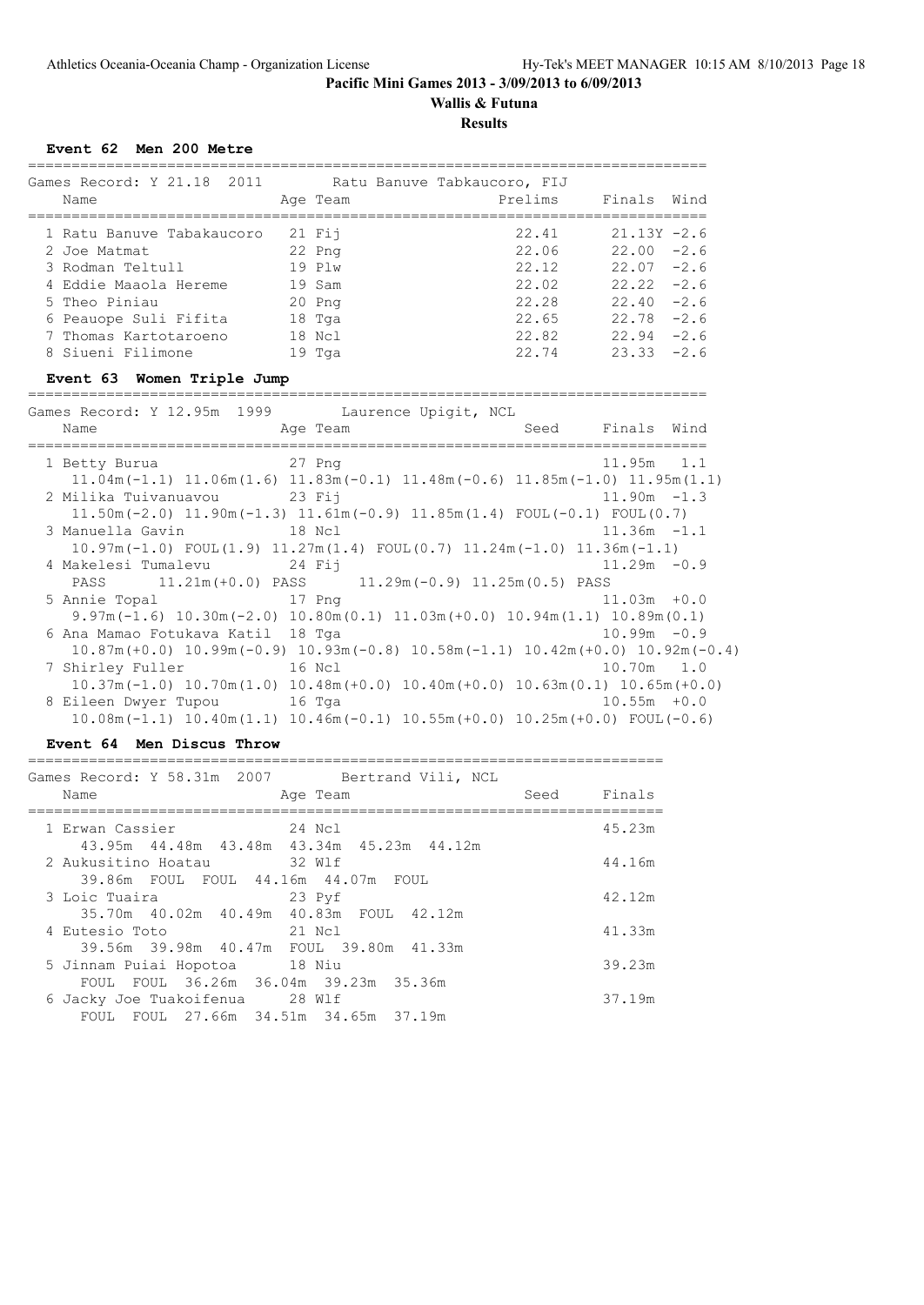# **Wallis & Futuna**

## **Results**

## **Event 65 Women Shot Put**

| Name<br>Age Team                                                                | Seed Finals |        |
|---------------------------------------------------------------------------------|-------------|--------|
|                                                                                 |             |        |
| 1 Milika Tuivanuavou         23 Fij<br>13.42m  14.59m  FOUL  13.32m  FOUL  FOUL |             | 14.59m |
| 2 Tereapii Tapoki 29 Cok<br>13.61m 14.16m 14.46m 14.28m 14.01m 14.26m           |             | 14.46m |
| 20 No.1<br>3 Losa Fakate<br>FOUL 13.60m 13.06m FOUL 13.55m 13.16m               |             | 13.60m |
| 4 Ata Maama Tuutafaiva 16 Tga<br>9.99m 11.88m FOUL 11.85m FOUL 12.55m           |             | 12.55m |
| 11.32m  11.31m  11.17m  FOUL  FOUL  FOUL                                        |             | 11.32m |
| 10.70m  11.04m  10.97m  10.56m  10.56m  11.06m                                  |             | 11.06m |
| 10.69m 10.04m 9.10m 10.12m 10.40m 9.93m                                         |             | 10.69m |
| 8 Bianca Lutui 19 Wlf<br>FOUL FOUL 10.14m 10.26m 9.42m 10.34m                   |             | 10.34m |
| 9 Brianna Stephens 18 Nfi<br>6.70m 6.78m 7.11m                                  |             | 7.11m  |

## **Event 66 Women 3000 Metre Steeplechase**

| Games Record: Y 11:07.55 2011 Heiata Brinkfield, PYF<br>Name                                                                        |                            | Age Team |       |                                                                                       |      | Seed Finals                             |
|-------------------------------------------------------------------------------------------------------------------------------------|----------------------------|----------|-------|---------------------------------------------------------------------------------------|------|-----------------------------------------|
| 1 Poro Michlyn Gahekave<br>2 Sharon Firisua<br>3 Maryanna Peter<br>-- Jenny Albert<br>Event 67 Women 4x100 Metre Relay              | 20 Png<br>20 Sol<br>16 Png | 19 Png   |       |                                                                                       |      | 12:13.22<br>12:40.57<br>12:59.68<br>DNF |
| Games Record: Y 44.86 2003<br>Team                                                                                                  |                            |          | , FIJ |                                                                                       | Seed | Finals                                  |
| $1$ Png $'A'$<br>1) Helen Philemon 33<br>3) Adrine Monagi 18<br>$2$ Fii 'A'<br>1) Younis Bese 17<br>3) Timaima Qica 19<br>3 Van 'A' |                            |          | 4)    | 2) Toea Wisil 25<br>4) Betty Burua 27<br>2) Makelesi Tumalevu 24<br>Elenoa Sailosi 18 |      | 46.75<br>47.34<br>50.32                 |
| 1) Judithe Alatoa 18                                                                                                                |                            |          |       | 2) Janice Alatoa 25                                                                   |      |                                         |

|           | $\frac{1}{2}$ case one necessary | LI VUILLE IILUEVU LU              |
|-----------|----------------------------------|-----------------------------------|
|           | 3) Anna Batick 17                | 4) Daphne Nalawas 25              |
| 4 Tga 'A' |                                  | 50.89                             |
|           | 1) Olivia Eteaki 20              | 2) Mafikovi Akanete Vai Mapa 19   |
|           | 3) Lalana Maniana Tupou Hifo 17  | 4) Ana Mamao Fotukava Katiloka 18 |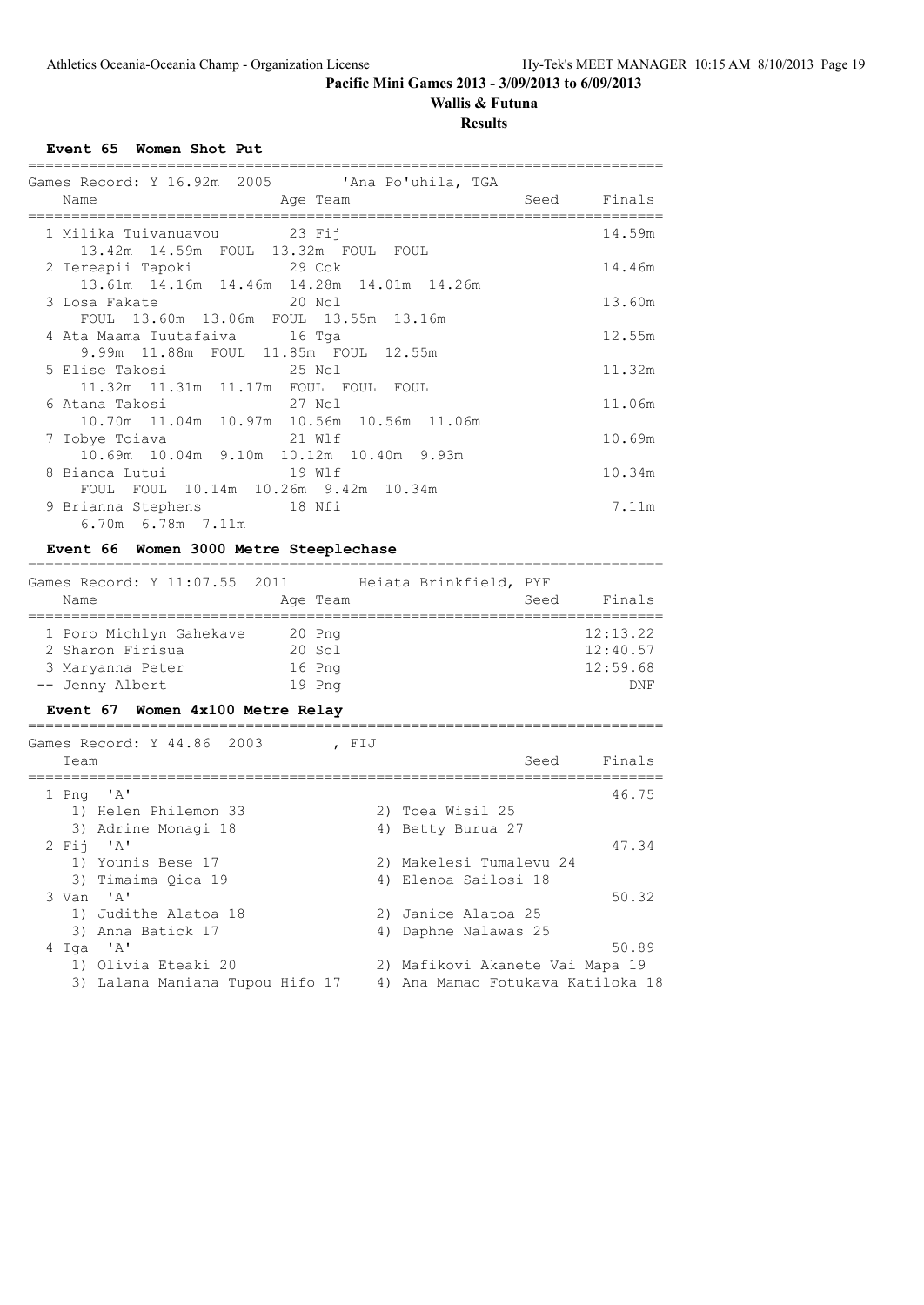# **Wallis & Futuna**

**Results**

**Event 68 Men 4x100 Metre Relay**

| Games Record: Y 40.15 1997<br>, FIJ<br>Team                       |       | Seed<br>Finals                            |
|-------------------------------------------------------------------|-------|-------------------------------------------|
| 1 Png 'A'                                                         |       | 41.76                                     |
| 1) Paul Pokana 21                                                 |       | 2) Theo Piniau 20                         |
| 3) Joe Matmat 22                                                  |       | 4) Kupun Wisil 28                         |
| 2 Ncl 'A'                                                         |       | 42.56                                     |
| 1) Thomas Kartotaroeno 18                                         |       | 2) Paul Zongo 27                          |
| 3) Joane Sameke 18                                                |       | 4) David Alexandrine 22                   |
| 3 Tga 'A'                                                         |       | 42.59                                     |
| 1) Lars Fa'apoi 22                                                |       | 2) Peauope Suli Fifita 18                 |
| 3) Heamatangi Tu'ivai 24                                          |       | 4) Siueni Filimone 19                     |
| 4 Sam 'A'                                                         |       | 42.84                                     |
| 1) Jack Lorenzo Milo 20                                           |       | 2) Eddie Maaola Hereme 19                 |
| 3) Tutaia Galoiola 21                                             |       | 4) Siologa Viliamu Sepa 23                |
| 5 Van 'A'                                                         |       | 44.11                                     |
| 1) Bernard Kapalu 26                                              |       | 2) Josiah Nikiau 23                       |
| 3) Tony Ialu 21                                                   |       | 4) Kendy Kenneth 21                       |
| 6 Nru 'A'                                                         |       | 44.50                                     |
| 1) Junior Dagearo 22                                              |       | 2) Niga Haulangi 21                       |
| 3) Anderson Depaune 23                                            |       | 4) Joshua Jeremiah 27                     |
| 7 Wlf 'A'                                                         |       | 46.47                                     |
| 1) Unai Bustillo 19                                               |       | 2) Claude Likuvalu 16                     |
| 3) Petelo Sanele Masei 19                                         |       | 4) Jacky Joe Tuakoifenua 28               |
| $--$ Fij 'A'                                                      |       | IAAF Rule 170.7<br>DQ.                    |
| 1) Francis Kirikirikula 20                                        |       | 2) Waisake Rasalala 20                    |
| 3) Kemueli Waqa 18                                                |       | 4) Ratu Banuve Tabakaucoro 21             |
| Event 69 Women 4x400 Metre Relay                                  |       |                                           |
| Games Record: Y 3:40.55 2007                                      | , PNG |                                           |
| Team                                                              |       | Finals<br>Seed<br>----------------------- |
| 1 Png 'A'                                                         |       | 3:52.82                                   |
| 1) Shirley Vunatup 22                                             |       | 2) Toea Wisil 25                          |
| 3) Donna Koniel 21                                                |       | 4) Betty Burua 27                         |
| 2 Fij 'A'                                                         |       | 3:57.19                                   |
| 1) Adi Alaiwalu Rayawa 17                                         |       | 2) Merelita Tuilawaki 19                  |
| 3) Mereseini Naidau 17                                            |       | 4) Meresiana Talayawa 16                  |
| 3 Tga 'A'                                                         |       | 4:09.62                                   |
| 1) Lalana Maniana Tupou Hifo 17 2) Ana Mamao Fotukava Katiloka 18 |       |                                           |
| 3) Olivia Eteaki 20                                               |       | 4) Mafikovi Akanete Vai Mapa 19           |
| 4 Van 'A'                                                         |       | 4:11.80                                   |
| 1) Lily Iawantak 26                                               |       | 2) Janice Alatoa 25                       |
| 3) Anna Batick 17                                                 |       | 4) Daphne Nalawas 25                      |
| 5 Ncl 'A'                                                         |       | 4:30.31                                   |
| 1) Justine Pelluchon 16                                           |       | 2) Franceska Sauvageot 19                 |
| 3) Manuella Gavin 18                                              |       | 4) Solenne Kerleguer 16                   |
| Event 70 Men 4x400 Metre Relay                                    |       |                                           |
| Games Record: Y 3:09.55 1991                                      | , PNG |                                           |
| Team                                                              |       | Finals<br>Seed                            |
| 1 Fij<br>'A'                                                      |       | ======================<br>3:15.38         |